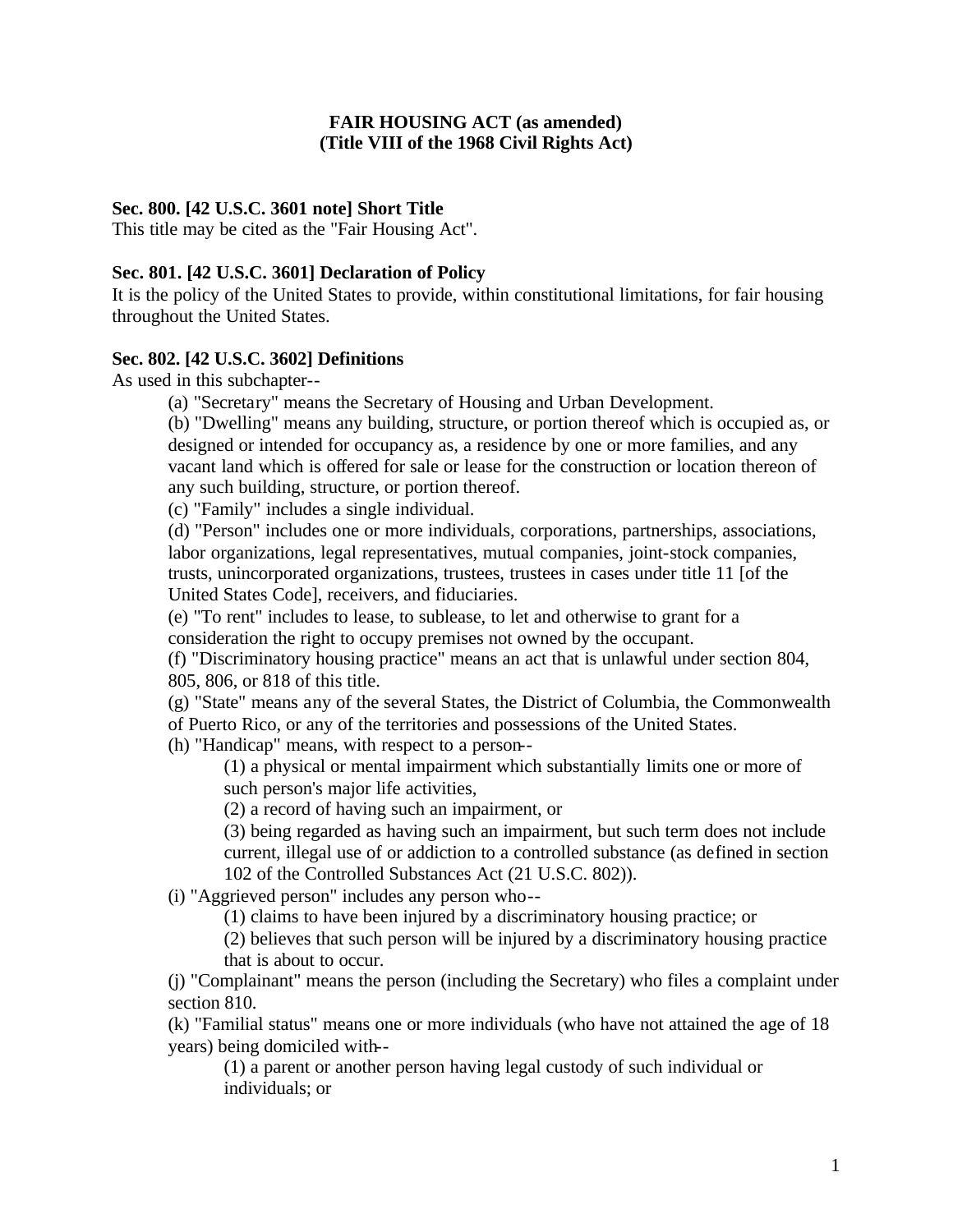(2) the designee of such parent or other person having such custody, with the written permission of such parent or other person.

The protections afforded against discrimination on the basis of familial status shall apply to any person who is pregnant or is in the process of securing legal custody of any individual who has not attained the age of 18 years.

(l) "Conciliation" means the attempted resolution of issues raised by a complaint, or by the investigation of such complaint, through informal negotiations involving the aggrieved person, the respondent, and the Secretary.

(m) "Conciliation agreement" means a written agreement setting forth the resolution of the issues in conciliation.

(n) "Respondent" means--

(1) the person or other entity accused in a complaint of an unfair housing practice; and

(2) any other person or entity identified in the course of investigation and notified as required with respect to respondents so identified under section 810(a).

(o) "Prevailing party" has the same meaning as such term has in section 722 of the Revised Statutes of the United States (42 U.S.C. 1988).

**[42 U.S.C. 3602 note]** Neither the term "individual with handicaps" nor the term "handicap" shall apply to an individual solely because that individual is a transvestite.

## **Sec. 803. [42 U.S.C. 3603] Effective dates of certain prohibitions**

(a) Subject to the provisions of subsection (b) of this section and section 807 of this title, the prohibitions against discrimination in the sale or rental of housing set forth in section 804 of this title shall apply:

(1) Upon enactment of this subchapter, to--

(A) dwellings owned or operated by the Federal Government; (B) dwellings provided in whole or in part with the aid of loans, advances, grants, or contributions made by the Federal Government, under agreements entered into after November 20, 1962, unless payment due thereon has been made in full prior to April 11, 1968; (C) dwellings provided in whole or in part by loans insured, guaranteed, or otherwise secured by the credit of the Federal Government, under agreements entered into after November 20, 1962, unless payment thereon has been made in full prior to April 11, 1968: **Provided**, That nothing contained in subparagraphs (B) and (C) of this subsection shall be applicable to dwellings solely by virtue of the fact that they are subject to mortgages held by an FDIC or FSLIC institution; and (D) dwellings provided by the development or the redevelopment of real property purchased, rented, or otherwise obtained from a State or local public agency receiving Federal financial assistance for slum clearance or urban renewal with respect to such real property under loan or grant contracts entered into after November 20, 1962.

(2) After December 31, 1968, to all dwellings covered by paragraph (1) and to all other dwellings except as exempted by subsection (b) of this section.

(b)Nothing in section 804 of this title (other than subsection (c)) shall apply to--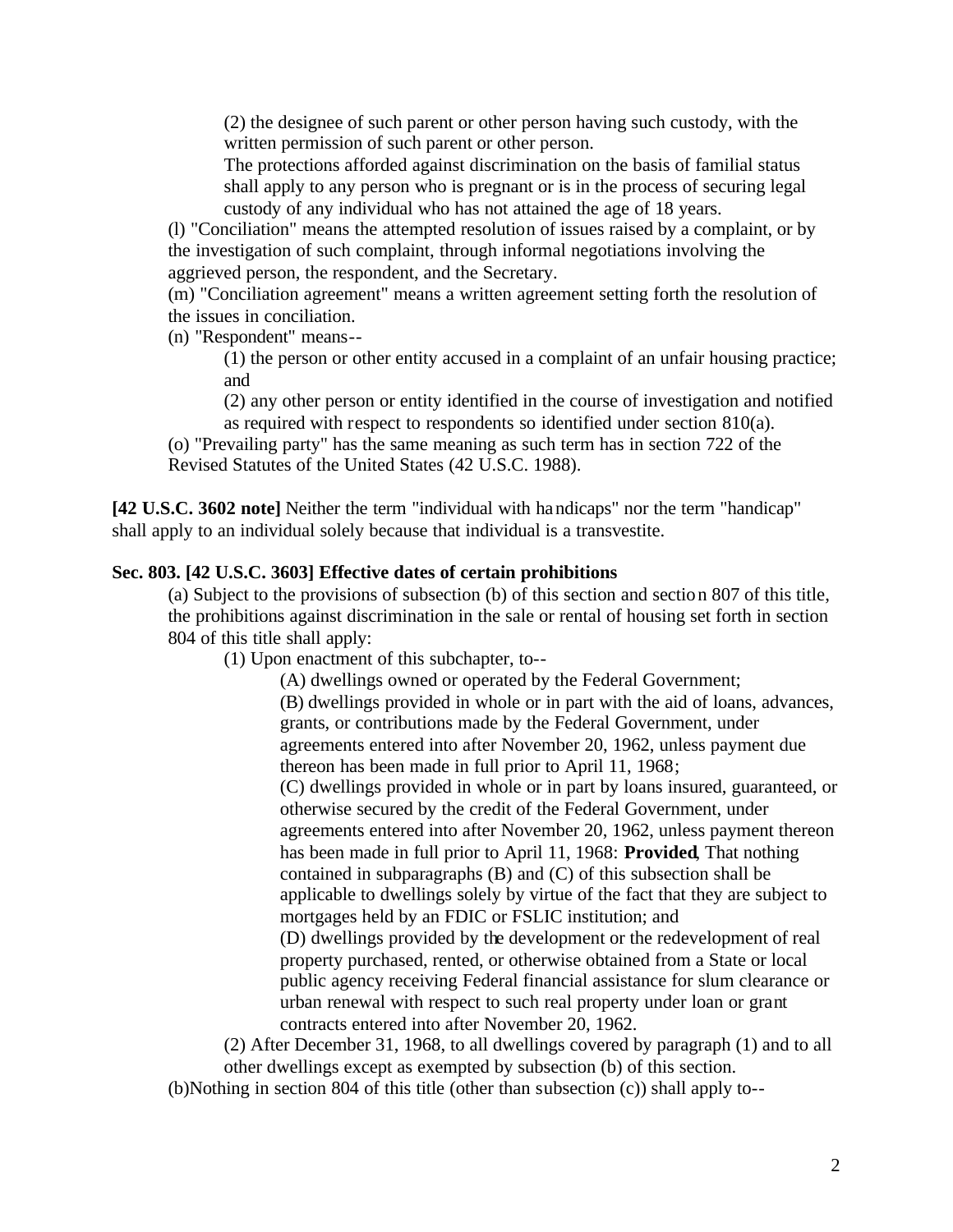(1) any single-family house sold or rented by an owner: **Provided**, That such private individual owner does not own more than three such single-family houses at any one time: **Provided further**, That in the case of the sale of any such singlefamily house by a private individual owner not residing in such house at the time of such sale or who was not the most recent resident of such house prior to such sale, the exemption granted by this subsection shall apply only with respect to one such sale within any twenty-four month period: **Provided further**, That such bona fide private individual owner does not own any interest in, nor is there owned or reserved on his behalf, under any express or voluntary agreement, title to or any right to all or a portion of the proceeds from the sale or rental of, more than three such single-family houses at any one time: **Provided further**, That after December 31, 1969, the sale or rental of any such single-family house shall be excepted from the application of this subchapter only if such house is sold or rented (A) without the use in any manner of the sales or rental facilities or the sales or rental services of any real estate broker, agent, or salesman, or of such facilities or services of any person in the business of selling or renting dwellings, or of any employee or agent of any such broker, agent, salesman, or person and (B) without the publication, posting or mailing, after notice, of any advertisement or written notice in violation of section 804(c) of this title; but nothing in this proviso shall prohibit the use of attorneys, escrow agents, abstractors, title companies, and other such professional assistance as necessary to perfect or transfer the title, or

(2)rooms or units in dwellings cont aining living quarters occupied or intended to be occupied by no more than four families living independently of each other, if the owner actually maintains and occupies one of such living quarters as his residence.

(c)For the purposes of subsection (b) of this section, a person shall be deemed to be in the business of selling or renting dwellings if--

(1) he has, within the preceding twelve months, participated as principal in three or more transactions involving the sale or rental of any dwelling or any interest therein, or

(2) he has, within the preceding twelve months, participated as agent, other than in the sale of his own personal residence in providing sales or rental facilities or sales or rental services in two or more transactions involving the sale or rental of any dwelling or any interest therein, or

(3) he is the owner of any dwelling designed or intended for occupancy by, or occupied by, five or more families.

## **Sec. 804. [42 U.S.C. 3604] Discrimination in sale or rental of housing and other prohibited practices**

As made applicable by section 803 of this title and except as exempted by sections 803(b) and 807 of this title, it shall be unlawful--

(a) To refuse to sell or rent after the making of a bona fide offer, or to refuse to negotiate for the sale or rental of, or otherwise make unavailable or deny, a dwelling to any person because of race, color, religion, sex, familial status, or national origin.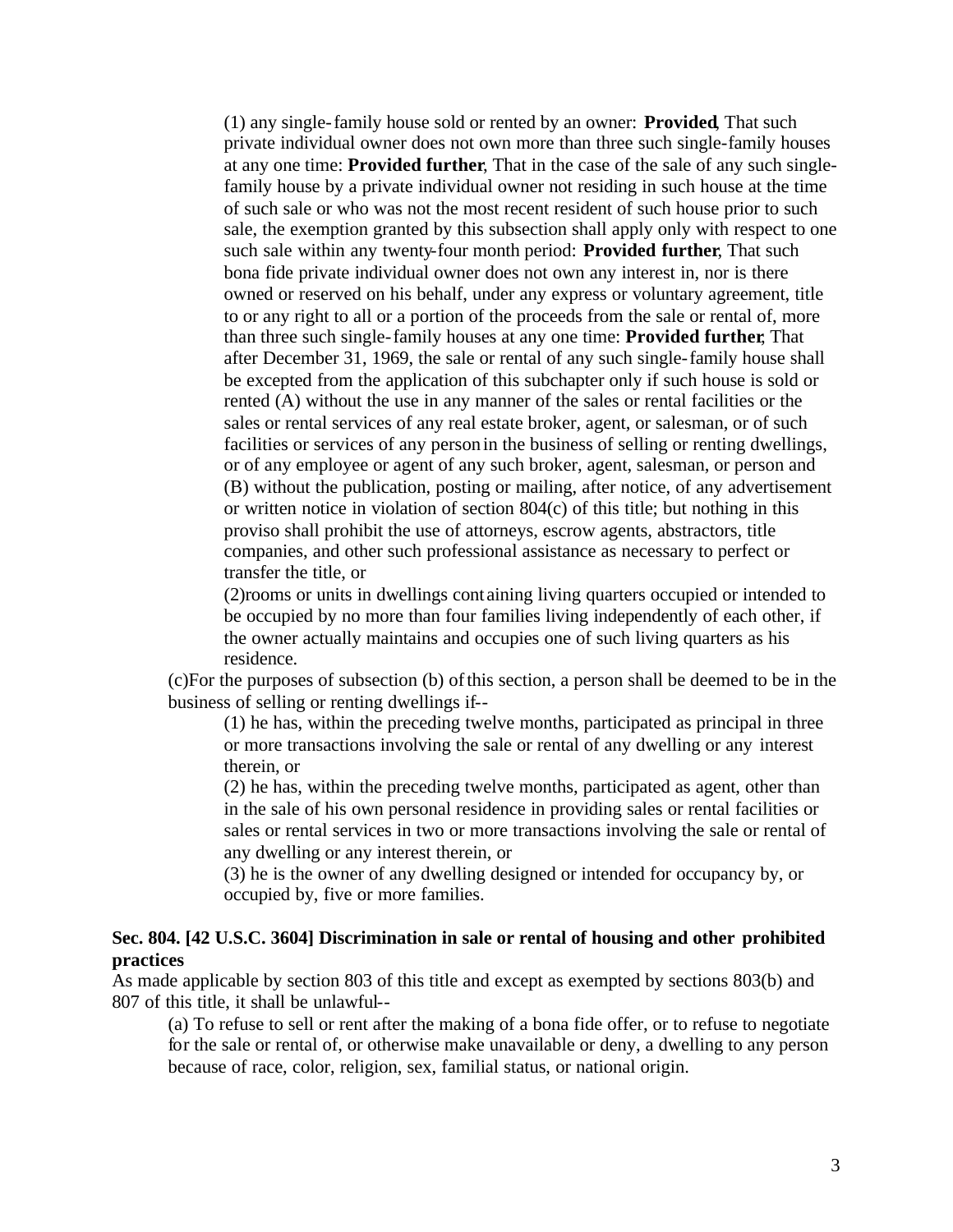(b) To discriminate against any person in the terms, conditions, or privileges of sale or rental of a dwelling, or in the provision of services or facilities in connection therewith, because of race, color, religion, sex, familial status, or national origin.

(c) To make, print, or publish, or cause to be made, printed, or published any notice, statement, or advertisement, with respect to the sale or rental of a dwelling that indicates any preference, limitation, or discrimination based on race, color, religion, sex, handicap, familial status, or national origin, or an intention to make any such preference, limitation, or discrimination.

(d) To represent to any person because of race, color, religion, sex, handicap, familial status, or national origin that any dwelling is not available for inspection, sale, or rental when such dwelling is in fact so available.

(e) For profit, to induce or attempt to induce any person to sell or rent any dwelling by representations regarding the entry or prospective entry into the neighborhood of a person or persons of a particular race, color, religion, sex, handicap, familial status, or national origin.

(f)

(1) To discriminate in the sale or rental, or to otherwise make unavailable or deny, a dwelling to any buyer or renter because of a handicap of--

(A) that buyer or renter,

(B) a person residing in or intending to reside in that dwelling after it is so sold, rented, or made available; or

(C) any person associated with that buyer or renter.

(2) To discriminate against any person in the terms, conditions, or privileges of sale or rental of a dwelling, or in the provision of services or facilities in connection with such dwelling, because of a handicap of--

(A) that person; or

(B) a person residing in or intending to reside in that dwelling after it is so sold, rented, or made available; or

(C) any person associated with that person.

(3) For purposes of this subsection, discrimination includes--

(A) a refusal to permit, at the expense of the handicapped person, reasonable modifications of existing premises occupied or to be occupied by such person if such modifications may be necessary to afford such person full enjoyment of the premises, except that, in the case of a rental, the landlord may where it is reasonable to do so condition permission for a modification on the renter agreeing to restore the interior of the premises to the condition that existed before the modification, reasonable wear and tear excepted.

(B) a refusal to make reasonable accommodations in rules, policies, practices, or services, when such accommodations may be necessary to afford such person equal opportunity to use and enjoy a dwelling; or (C) in connection with the design and construction of covered multifamily dwellings for first occupancy after the date that is 30 months after the date of enactment of the Fair Housing Amendments Act of 1988, a failure to design and construct those dwelling in such a manner that--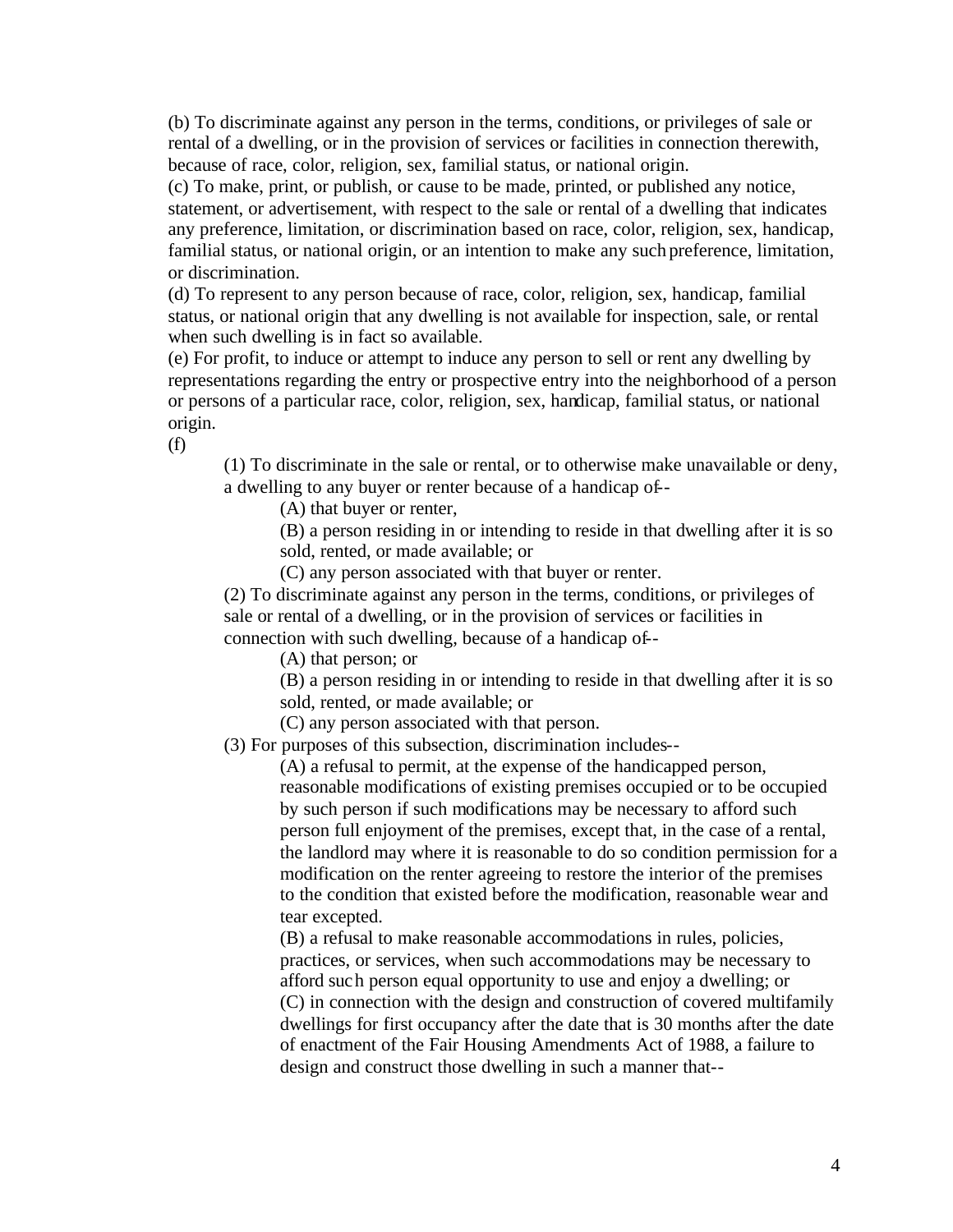(i) the public use and common use portions of such dwellings are readily accessible to and usable by handicapped persons; (ii) all the doors designed to allow passage into and within all premises within such dwellings are sufficiently wide to allow passage by handicapped persons in wheelchairs; and (iii) all premises within such dwellings contain the following features of adaptive design:

> (I) an accessible route into and through the dwelling; (II) light switches, electrical outlets, thermostats, and other environmental controls in accessible locations; (III) reinforcements in bathroom walls to allow later installation of grab bars; and

> (IV) usable kitchens and bathrooms such that an individual in a wheelchair can maneuver about the space.

(4) Compliance with the appropriate requirements of the American National Standard for buildings and facilities providing accessibility and usability for physically handicapped people (commonly cited as "ANSI A117.1") suffices to satisfy the requirements of paragraph  $(3)(C)(iii)$ .

(5)

(A) If a State or unit of general local government has incorporated into its laws the requirements set forth in paragraph (3)(C), compliance with such laws shall be deemed to satisfy the requirements of that paragraph. (B) A State or unit of general local government may review and approve newly constructed covered multifamily dwellings for the purpose of making determinations as to whether the design and construction requirements of paragraph (3)(C) are met.

(C) The Secretary shall encourage, but may not require, States and units of local government to include in their existing procedures for the review and approval of newly constructed covered multifamily dwellings,

determinations as to whether the design and construction of such dwellings are consistent with paragraph  $(3)(C)$ , and shall provide technical assistance to States and units of local government and other persons to implement the requirements of paragraph (3)(C).

(D) Nothing in this title shall be construed to require the Secretary to review or approve the plans, designs or construction of all covered multifamily dwellings, to determine whether the design and construction of such dwellings are consistent with the requirements of paragraph 3(C).

(6)

(A) Nothing in paragraph (5) shall be construed to affect the authority and responsibility of the Secretary or a State or local public agency certified pursuant to section  $810(f)(3)$  of this Act to receive and process complaints or otherwise engage in enforcement activities under this title.

(B) Determinations by a State or a unit of general local government under paragraphs (5)(A) and (B) shall not be conclusive in enforcement proceedings under this title.

(7) As used in this subsection, the term "covered multifamily dwellings" means--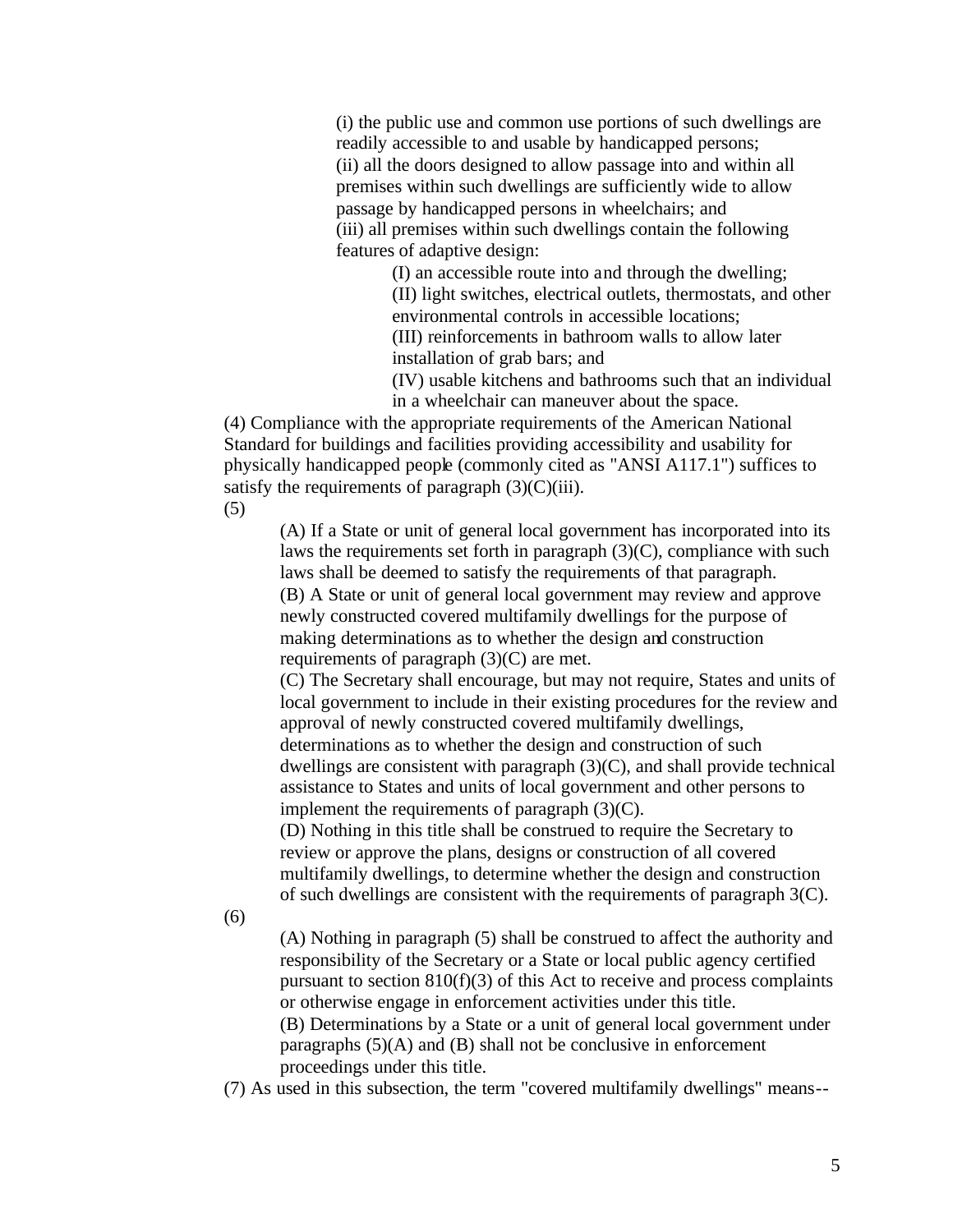(A) buildings consisting of 4 or more units if such buildings have one or more elevators; and

(B) ground floor units in other buildings consisting of 4 or more units. (8) Nothing in this title shall be construed to invalidate or limit any law of a State or political subdivision of a State, or other jurisdiction in which this title shall be effective, that requires dwellings to be designed and constructed in a manner that affords handicapped persons greater access than is required by this title. (9) Nothing in this subsection requires that a dwelling be made available to an individual whose tenancy would constitute a direct threat to the health or safety of other individuals or whose tenancy would result in substantial physical damage to the property of others.

#### **Sec. 805. [42 U.S.C. 3605] Discrimination in Residential Real Estate-Related Transactions**

(a) In General.--It shall be unlawful for any person or other entity whose business includes engaging in residential real estate-related transactions to discriminate against any person in making available such a transaction, or in the terms or conditions of such a transaction, because of race, color, religion, sex, handicap, familial status, or national origin.

(b) Definition.--As used in this section, the term "residential real estate-related transaction" means any of the following:

(1) The making or purchasing of loans or providing other financial assistance--

(A) for purchasing, constructing, improving, repairing, or maintaining a dwelling; or

(B) secured by residential real estate.

(2) The selling, brokering, or appraising of residential real property.

(c) Appraisal Exemption.--Nothing in this title prohibits a person engaged in the business of furnishing appraisals of real property to take into consideration factors other than race, color, religion, national origin, sex, handicap, or familial status.

#### **Sec. 806. [42 U.S.C. 3606] Discrimination in provision of brokerage services**

After December 31, 1968, it shall be unlawful to deny any person access to or membership or participation in any multiple-listing service, real estate brokers' organization or other service, organization, or facility relating to the business of selling or renting dwellings, or to discriminate against him in the terms or conditions of such access, membership, or participation, on account of race, color, religion, sex, handicap, familial status, or national origin.

#### **Sec. 807. [42 U.S.C. 3607] Religious organization or private club exemption**

(a) Nothing in this subchapter shall prohibit a religious organization, association, or society, or any nonprofit institution or organization operated, supervised or controlled by or in conjunction with a religious organization, association, or society, from limiting the sale, rental or occupancy of dwellings which it owns or operates for other than a commercial purpose to persons of the same religion, or from giving preference to such persons, unless membership in such religion is restricted on account of race, color, or national origin. Nor shall anything in this subchapter prohibit a private club not in fact open to the public, which as an incident to its primary purpose or purposes provides lodgings which it owns or operates for other than a commercial purpose, from limiting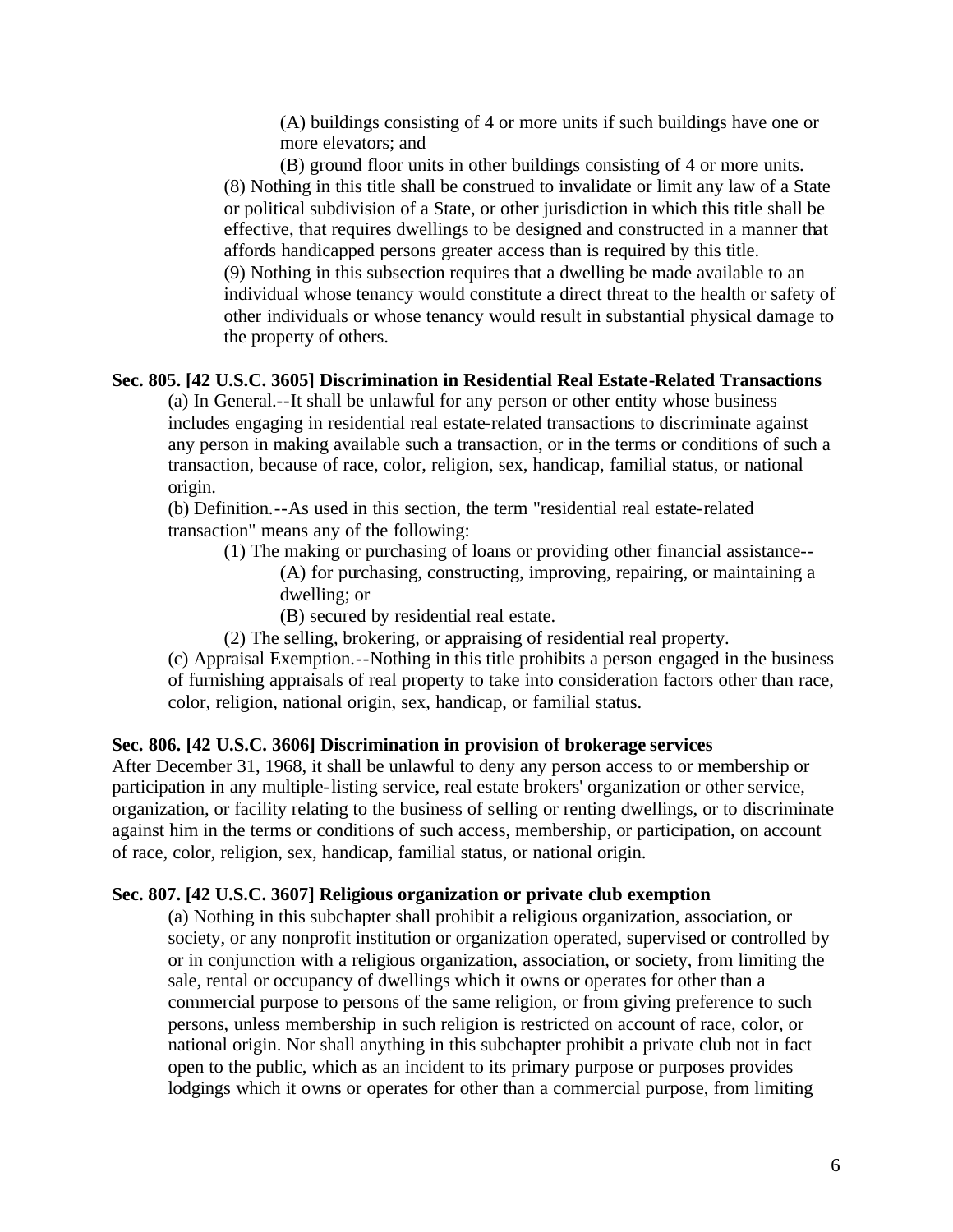the rental or occupancy of such lodgings to its members or from giving preference to its members.

(b)

(1) Nothing in this title limits the applicability of any reasonable local, State, or Federal restrictions regarding the maximum number of occupants permitted to occupy a dwelling. Nor does any provision in this title regarding familial status apply with respect to housing for older persons.

(2) As used in this section "housing for older persons" means housing --

(A) provided under any State or Federal program that the Secretary determines is specifically designed and operated to assist elderly persons (as defined in the State or Federal program); or

(B) intended for, and solely occupied by, persons 62 years of age or older; or

(C) intended and operated for occupancy by persons 55 years of age or older, and--

> (i) at least 80 percent of the occupied units are occupied by at least one person who is 55 years of age or older;

> (ii) the housing facility or community publishes and adheres to policies and procedures that demonstrate the intent required under this subparagraph; and

(iii) the housing facility or community complies with rules issued by the Secretary for verification of occupancy, which shall--

(I) provide for verification by reliable surveys and affidavits; and

(II) include examples of the types of policies and procedures relevant to a determination of compliance with the requirement of clause (ii). Such surveys and affidavits shall be admissible in administrative and judicial proceedings for the purposes of such verification.

(3) Housing shall not fail to meet the requirements for housing for older persons by reason of:

(A) persons residing in such housing as of the date of enactment of this Act who do not meet the age requirements of subsections  $(2)(B)$  or  $(C)$ : **Provided**, That new occupants of such housing meet the age requirements of sections  $(2)(B)$  or  $(C)$ ; or

(B) unoccupied units: **Provided**, That such units are reserved for occupancy by persons who meet the age requirements of subsections  $(2)(B)$  or  $(C)$ .

(4) Nothing in this title prohibits conduct against a person because such person has been convicted by any court of competent jurisdiction of the illegal manufacture or distribution of a controlled substance as defined in section 102 of the Controlled Substances Act (21 U.S.C. 802).

(5)

(A) A person shall not be held personally liable for monetary damages for a violation of this title if such person reasonably relied, in good faith, on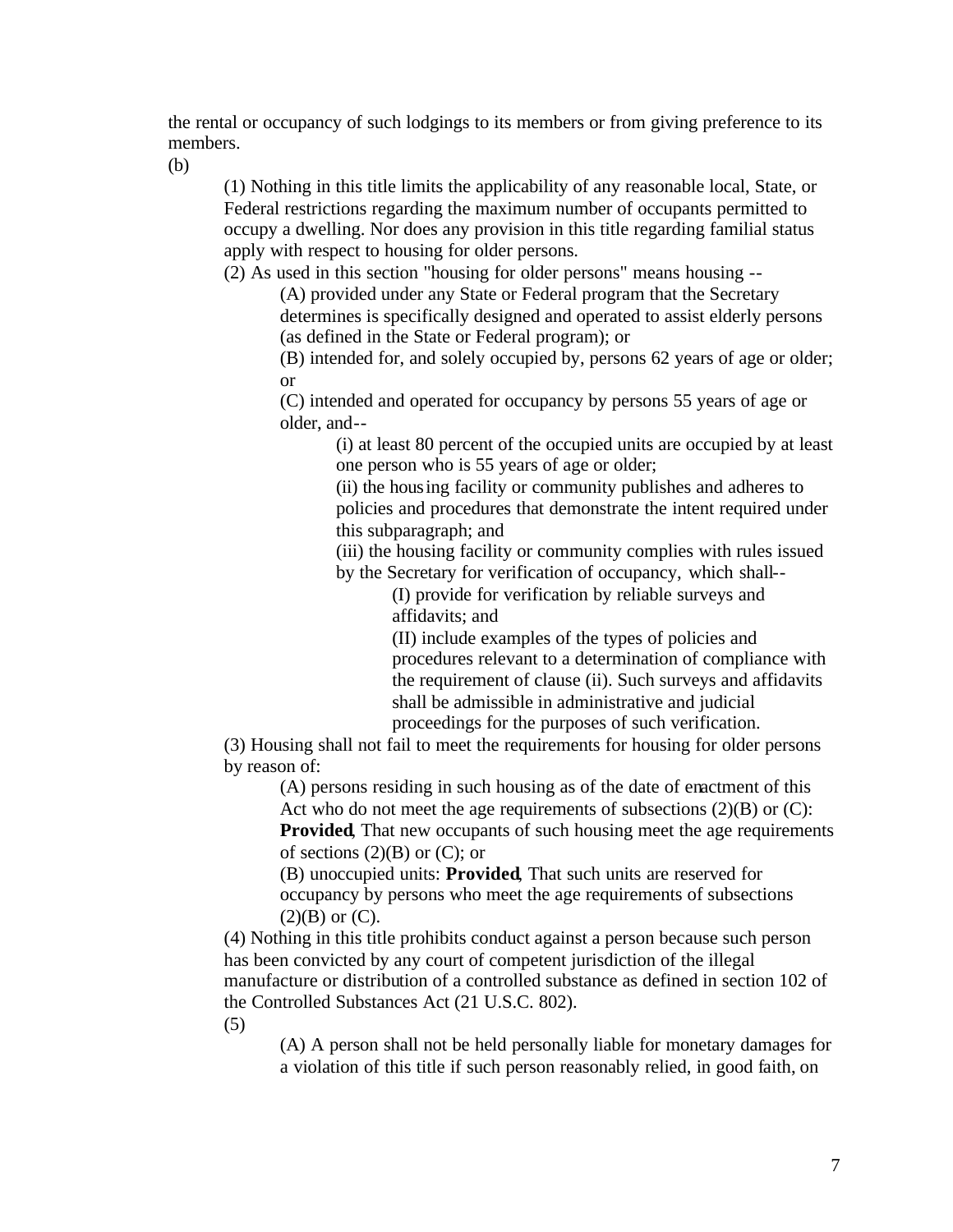the application of the exemption under this subsection relating to housing for older persons.

(B) For the purposes of this paragraph, a person may only show good faith reliance on the application of the exemption by showing that--

(i) such person has no actual knowledge that the facility or community is not, or will not be, eligible for such exemption; and (ii) the facility or community has stated formally, in writing, that the facility or community complies with the requirements for such exemption.

### **Sec. 808. [42 U.S.C. 3608] Administration**

(a) Authority and responsibility

The authority and responsibility for administering this Act shall be in the Secretary of Housing and Urban Development.

(b) Assistant Secretary

The Department of Housing and Urban Development shall be provided an additional Assistant Secretary.

(c) Delegation of authority; appointment of administrative law judges; location of conciliation meetings; administrative review

The Secretary may delegate any of his functions, duties and power to employees of the Department of Housing and Urban Development or to boards of such employees, including functions, duties, and powers with respect to investigating, conciliating, hearing, determining, ordering, certifying, reporting, or otherwise acting as to any work, business, or matter under this subchapter. The person to whom such delegations are made with respect to hearing functions, duties, and powers shall be appointed and shall serve in the Department of Housing and Urban Development in compliance with sections 3105, 3344, 5372, and 7521 of title 5 [of the United States Code]. Insofar as possible, conciliation meetings shall be held in the cities or other localities where the discriminatory housing practices allegedly occurred. The Secretary shall by rule prescribe such rights of appeal from the decisions of his administrative law judges to other administrative law judges or to other officers in the Department, to boards of officers or to himself, as shall be appropriate and in accordance with law.

(d) Cooperation of Secretary and executive departments and agencies in administration of housing and urban development programs and activities to further fair housing purposes All executive departments and agencies shall administer their programs and activities relating to housing and urban development (including any Federal agency having regulatory or supervisory authority over financial institutions) in a manner affirmatively to further the purposes of this subchapter and shall cooperate with the Secretary to further such purposes.

(e) Functions of Secretary

The Secretary of Housing and Urban Development shall--

(1) make studies with respect to the nature and extent of discriminatory housing practices in representative communities, urban, suburban, and rural, throughout the United States;

(2) publish and disseminate reports, recommendations, and information derived from such studies, including an annual report to the Congress--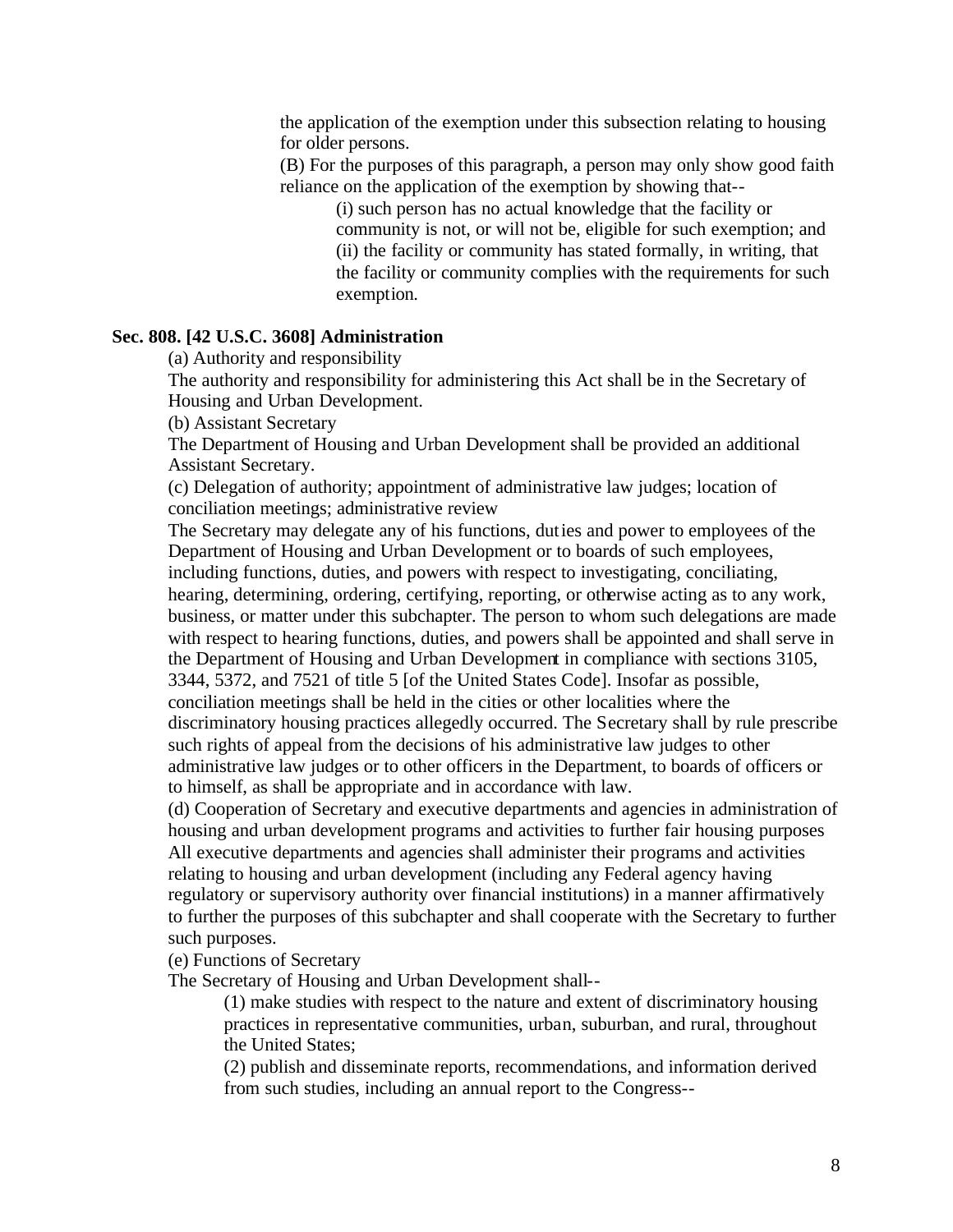(A) specifying the nature and extent of progress made nationally in eliminating discriminatory housing practices and furthering the purposes of this title, obstacles remaining to achieving equal housing opportunity, and recommendations for further legislative or executive action; and (B) containing tabulations of the number of instances (and the reasons therefor) in the preceding year in which--

(i) investigations are not completed as required by section  $810(a)(1)(B);$ 

(ii) determinations are not made within the time specified in section  $810(g)$ ; and

(iii) hearings are not commenced or findings and conclusions are not made as required by section 812(g);

(3) cooperate with and render technical assistance to Federal, State, local, and other public or private agencies, organizations, and institutions which are formulating or carrying on programs to prevent or eliminate discriminatory housing practices;

(4) cooperate with and render such technical and other assistance to the Community Relations Service as may be appropriate to further its activities in preventing or eliminating discriminatory housing practices;

(5) administer the programs and activities relating to housing and urban development in a manner affirmatively to further the policies of this subchapter; and

(6) annually report to the Congress, and make ava ilable to the public, data on the race, color, religion, sex, national origin, age, handicap, and family characteristics of persons and households who are applicants for, participants in, or beneficiaries or potential beneficiaries of, programs administered by the Department to the extent such characteristics are within the coverage of the provisions of law and Executive orders referred to in subsection (f) which apply to such programs (and in order to develop the data to be included and made available to the public under this subsection, the Secretary shall, without regard to any other provision of law, collect such information relating to those characteristics as the Secretary determines to be necessary or appropriate).

(f) The provisions of law and Executive orders to which subsection (e)(6) applies are--

(1) title VI of the Civil Rights Act of 1964;

(2) title VIII of the Civil Rights Act of 1968;

(3) section 504 of the Rehabilitation Act of 1973;

(4) the Age Discrimination Act of 1975;

(5) the Equal Credit Opportunity Act;

(6) section 1978 of the Revised Statutes (42 U.S.C. 1982);

(7) section 8(a) of the Small Business Act;

(8) section 527 of the National Housing Act;

(9) section 109 of the Housing and Community Development Act of 1974;

(10) section 3 of the Housing and Urban Development Act of 1968;

(11) Executive Orders 11063, 11246, 11625, 12250, 12259, and 12432; and

(12) any other provision of law which the Secretary specifies by publication in the Federal Register for the purpose of this subsection.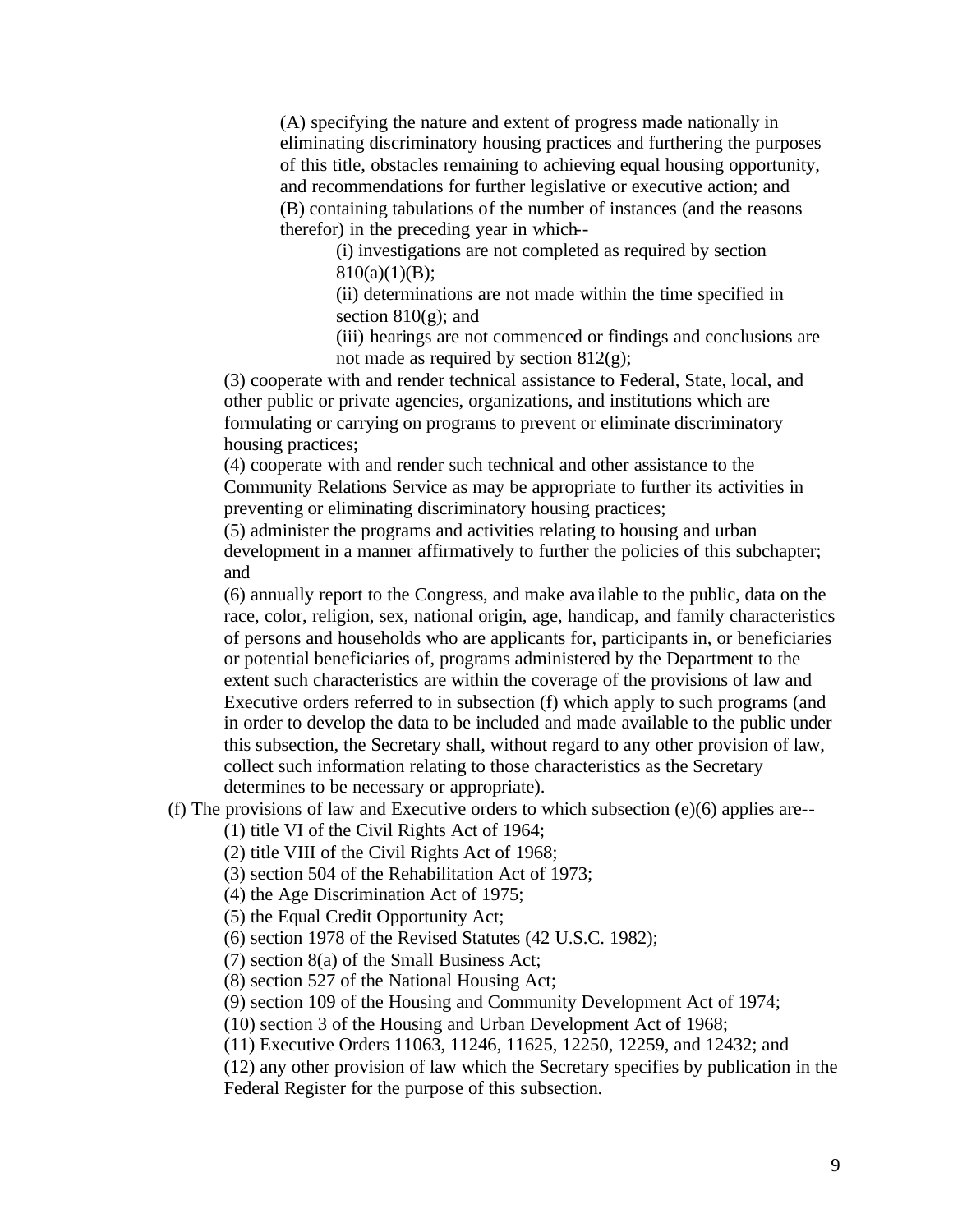#### **Sec. 808a. [42 U.S.C. 3608a] Collection of certain data**

#### (a) In general

To assess the extent of compliance with Federal fair housing requirements (including the requirements established under title VI of Public Law 88-352 [42 U.S.C.A. {2000d et seq.] and title VIII of Public Law 90-284 [42 U.S.C.A. {3601 et seq.]), the Secretary of Housing and Urban Development and the Secretary of Agriculture shall each collect, not less than annually, data on the racial and ethnic characteristics of persons eligible for, assisted, or otherwise benefiting under each community development, housing assistance, and mortgage and loan insurance and guarantee program administered by such Secretary. Such data shall be collected on a building by building basis if the Secretary involved determines such collection to be appropriate.

(b) Reports to Congress

The Secretary of Housing and Urban Development and the Secretary of Agriculture shall each include in the annual report of such Secretary to the Congress a summary and evaluation of the data collected by such Secretary under subsection (a) of this section during the preceding year.

## **Sec. 809. [42 U.S.C. 3609] Education and conciliation; conferences and consultations; reports**

Immediately after April 11, 1968, the Secretary shall commence such educational and conciliatory activities as in his judgment will further the purposes of this subchapter. He shall call conferences of persons in the housing industry and other interested parties to acquaint them with the provisions of this subchapter and his suggested means of implementing it, and shall endeavor with their advice to work out programs of voluntary compliance and of enforcement. He may pay per diem, travel, and transportation expenses for persons attending such conferences as provided in section 5703 of Title 5. He shall consult with State and local officials and other interested parties to learn the extent, if any, to which housing discrimination exists in their State or locality, and whether and how State or local enforcement programs might be utilized to combat such discrimination in connection with or in place of, the Secretary's enforcement of this subchapter. The Secretary shall issue reports on such conferences and consultations as he deems appropriate.

### **Sec. 810. [42 U.S.C. 3610] Administrative Enforcement; Preliminary Matters**

(a) Complaints and Answers. --

(1)

(A)

(i) An aggrieved person may, not later than one year after an alleged discriminatory housing practice has occurred or terminated, file a complaint with the Secretary alleging such discriminatory housing practice. The Secretary, on the Secretary's own initiative, may also file such a complaint.

(ii) Such complaints shall be in writing and shall contain such information and be in such form as the Secretary requires.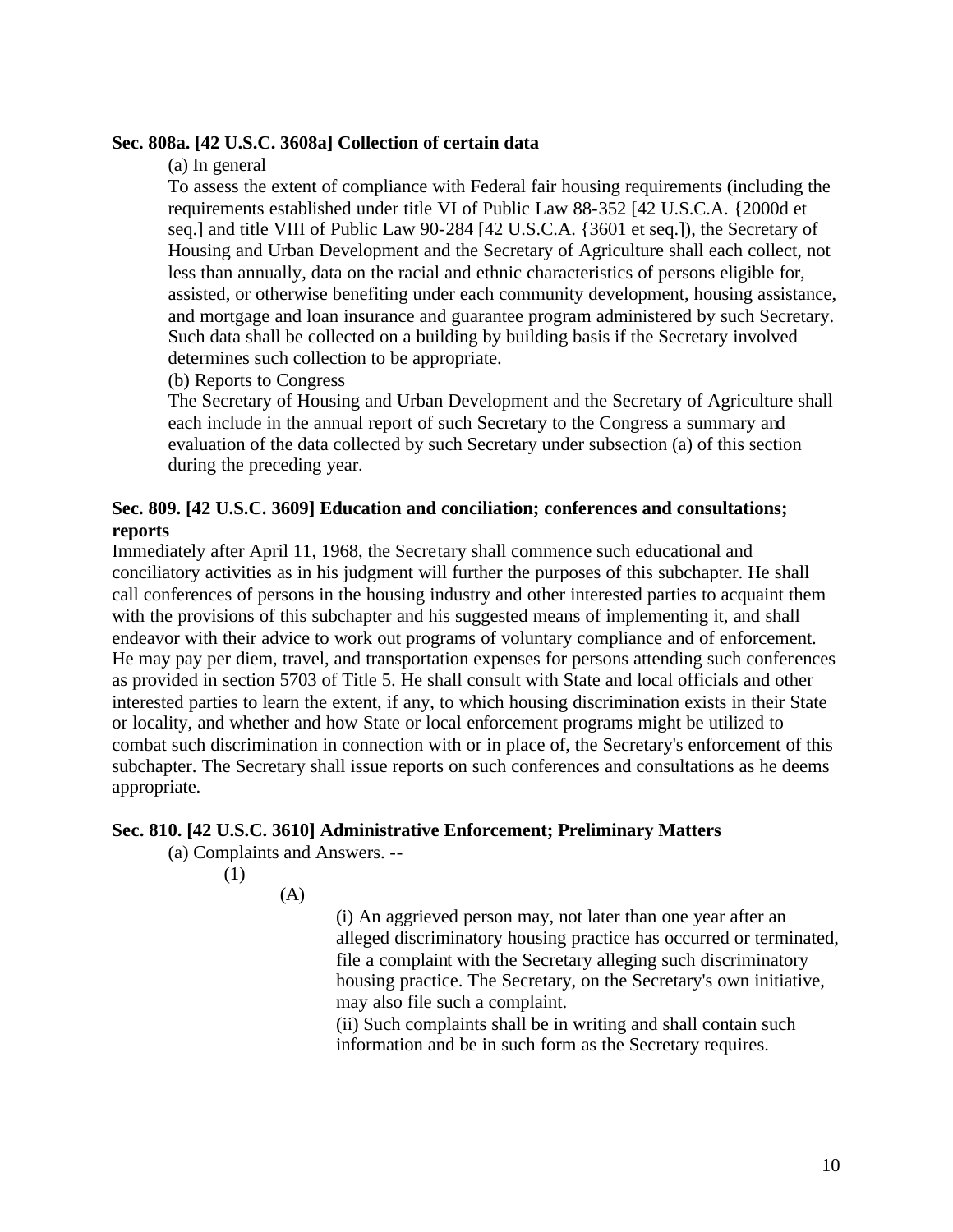(iii) The Secretary may also investigate housing practices to determine whether a complaint should be brought under this section.

(B) Upon the filing of such a complaint--

(i) the Secretary shall serve notice upon the aggrieved person acknowledging such filing and advising the aggrieved person of the time limits and choice of forums provided under this title; (ii) the Secretary shall, not later than 10 days after such filing or the identification of an additional respondent under paragraph (2), serve on the respondent a notice identifying the alleged discriminatory housing practice and advising such respondent of the procedural rights and obligations of respondents under this title, together with a copy of the original complaint; (iii) each respondent may file, not later than 10 days after receipt of notice from the Secretary, an answer to such complaint; and (iv) the Secretary shall make an investigation of the alleged discriminatory housing practice and complete such investigation within 100 days after the filing of the complaint (or, when the Secretary takes further action under subsection (f)(2) with respect to a complaint, within 100 days after the commencement of such further action), unless it is impracticable to do so.

(C) If the Secretary is unable to complete the investigation within 100 days after the filing of the complaint (or, when the Secretary takes further action under subsection  $(f)(2)$  with respect to a complaint, within 100 days after the commencement of such further action), the Secretary shall notify the complainant and respondent in writing of the reasons for not doing so. (D) Complaints and answers shall be under oath or affirmation, and may be reasonably and fairly amended at any time.

(2)

(A) A person who is not named as a respondent in a complaint, but who is identified as a respondent in the course of investigation, may be joined as an additional or substitute respondent upon written notice, under paragraph (1), to such person, from the Secretary.

(B) Such notice, in addition to meeting the requirements of paragraph (1), shall explain the basis for the Secretary's belief that the person to whom the notice is addressed is properly joined as a respondent.

#### (b) Investigative Report and Conciliation. --

(1) During the period beginning with the filing of such complaint and ending with the filing of a charge or a dismissal by the Secretary, the Secretary shall, to the extent feasible, engage in conciliation with respect to such complaint. (2) A conciliation agreement arising out of such conciliation shall be an

agreement between the respondent and the complainant, and shall be subject to approval by the Secretary.

(3) A conciliation agreement may provide for binding arbitration of the dispute arising from the complaint. Any such arbitration that results from a conciliation agreement may award appropriate relief, including monetary relief.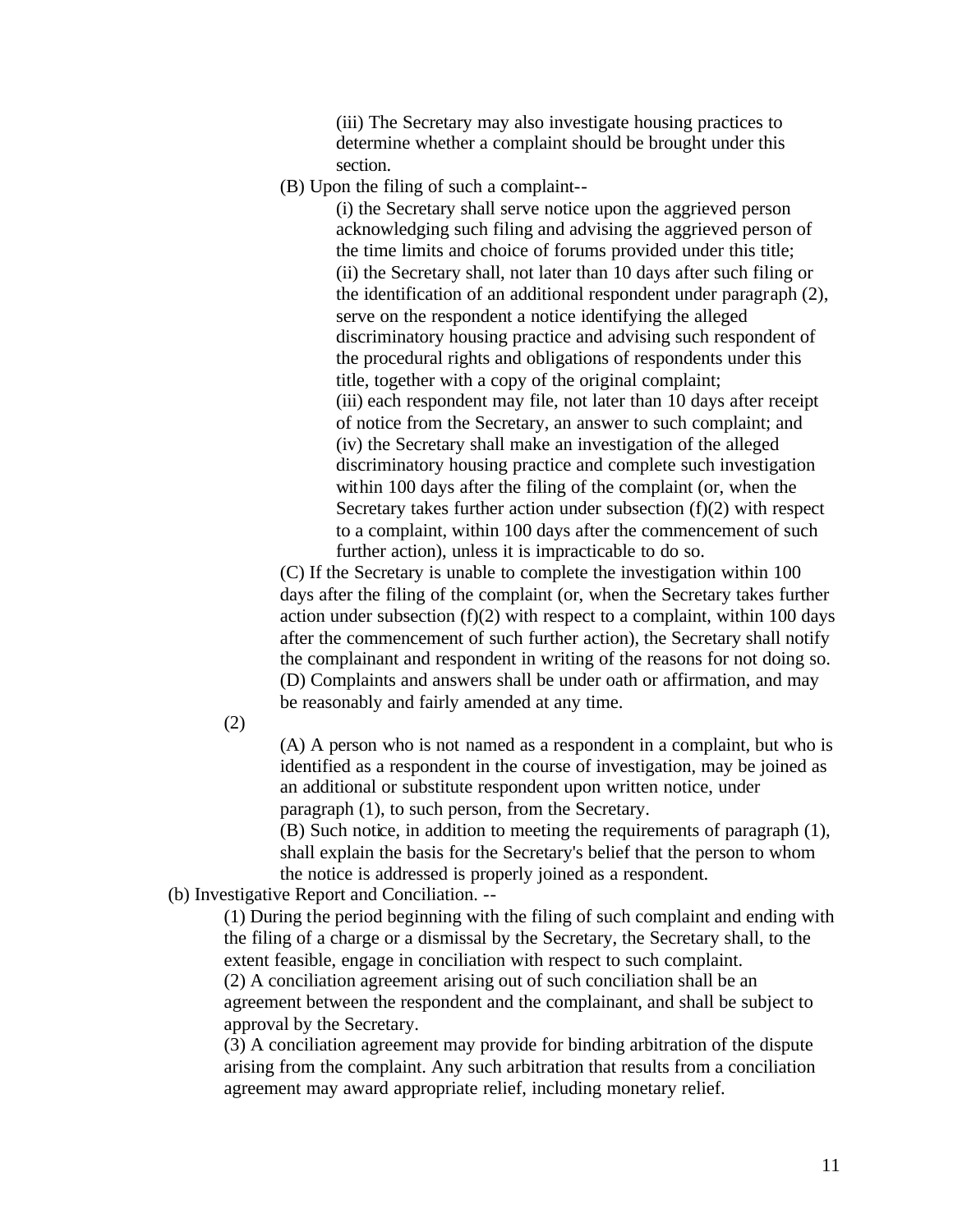(4) Each conciliation agreement shall be made public unless the complainant and respondent otherwise agree and the Secretary determines that disclosure is not required to further the purposes of this title.

(5)

(A) At the end of each investigation under this section, the Secretary shall prepare a final investigative report containing--

(i) the names and dates of contacts with witne sses;

(ii) a summary and the dates of correspondence and other contacts with the aggrieved person and the respondent;

(iii) a summary description of other pertinent records;

(iv) a summary of witness statements; and

(v) answers to interrogatories.

(B) A final report under this paragraph may be amended if additional evidence is later discovered.

(c) Failure to Comply With Conciliation Agreement. -- Whenever the Secretary has reasonable cause to believe that a respondent has breached a conciliation agreement, the Secretary shall refer the matter to the Attorney General with a recommendation that a civil action be filed under section 814 for the enforcement of such agreement. (d) Prohibitions and Requirements With Respect to Disclosure of Information. --

(1) Nothing said or done in the course of conciliation under this title may be made public or used as evidence in a subsequent proceeding under this title without the written consent of the persons concerned.

(2) Notwithstanding paragraph (1), the Secretary shall make available to the aggrieved person and the respondent, at any time, upon request following completion of the Secretary's investigation, information derived from an investigation and any final investigative report relating to that investigation.

(e) Prompt Judicial Action. --

(1) If the Secretary concludes at any time following the filing of a complaint that prompt judicial action is necessary to carry out the purposes of this title, the Secretary may authorize a civil action for appropriate temporary or preliminary relief pending final disposition of the complaint under this section. Upon receipt of such authorization, the Attorney General shall promptly commence and maintain such an action. Any temporary restraining order or other order granting preliminary or temporary relief shall be issued in accordance with the Federal Rules of Civil Procedure. The commencement of a civil action under this subsection does not affect the initiation or continuation of administrative proceedings under this section and section 812 of this title.

(2) Whenever the Secretary has reason to believe that a basis may exist for the commencement of proceedings against any respondent under section 814(a) and 814(c) or for proceedings by any governmental licensing or supervisory authorities, the Secretary shall transmit the information upon which such belief is based to the Attorney General, or to such authorities, as the case may be.

(f) Referral for State or Local Proceedings. --

(1) Whenever a complaint alleges a discriminatory housing practice--

(A) within the jurisdiction of a State or local public agency; and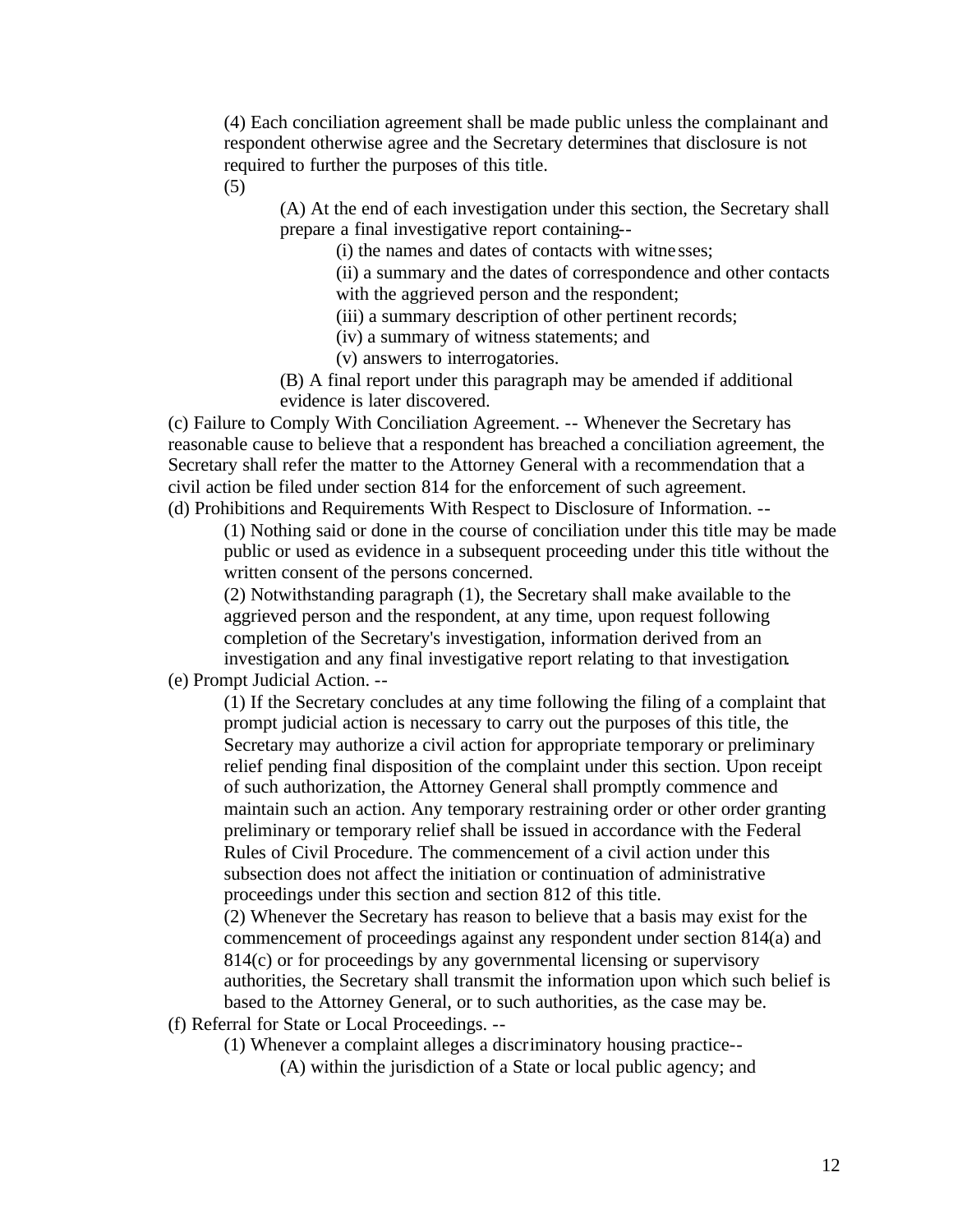(B) as to which such agency has been certified by the Secretary under this subsection; the Secretary shall refer such complaint to that certified agency before taking any action with respect to such complaint.

(2) Except with the consent of such certified agency, the Secretary, after that referral is made, shall take no further action with respect to such complaint unless--

(A) the certified agency has failed to commence proceedings with respect to the complaint before the end of the 30th day after the date of such referral;

(B) the certified agency, having so commenced such proceedings, fails to carry forward such proceedings with reasonable promptness; or (C) the Secretary determines that the certified agency no longer qualifies for certification under this subsection with respect to the relevant jurisdiction.

(3)

(A) The Secretary may certify an agency under this subsection only if the Secretary determines that--

(i) the substantive rights protected by such agency in the

jurisdiction with respect to which certification is to be made;

(ii) the procedures followed by such agency;

(iii) the remedies available to such agency; and

(iv) the availability of judicial review of such agency's action;

are substantially equivalent to those created by and under this title.

(B) Before making such certification, the Secretary shall take into account

the current practices and past performance, if any, of such agency. (4) During the period which begins on the date of the enactment of the Fair Housing Amendments Act of 1988 and ends 40 months after such date, each agency certified (including an agency certified for interim referrals pursuant to 24 CFR 115.11, unless such agency is subsequently denied recognition under 24 CFR 115.7) for the purposes of this title on the day before such date shall for the purposes of this subsection be considered certified under this subsection with respect to those matters for which such agency was certified on that date. If the Secretary determines in an individual case that an agency has not been able to meet the certification requirements within this 40-month period due to exceptional circumstances, such as the infrequency of legislative sessions in that jurisdiction, the Secretary may extend such period by not more than 8 months.

(5) Not less frequently than every 5 years, the Secretary shall determine whether each agency certified under this subsection continues to qualify for certification. The Secretary shall take appropriate action with respect to any agency not so qualifying.

(g) Reasonable Cause Determination and Effect. --

(1) The Secretary shall, within 100 days after the filing of the complaint (or, when the Secretary takes further action under subsection  $(f)(2)$  with respect to a complaint, within 100 days after the commencement of such further action), determine based on the facts whether reasonable cause exists to believe that a discriminatory housing practice has occurred or is about to occur, unless it is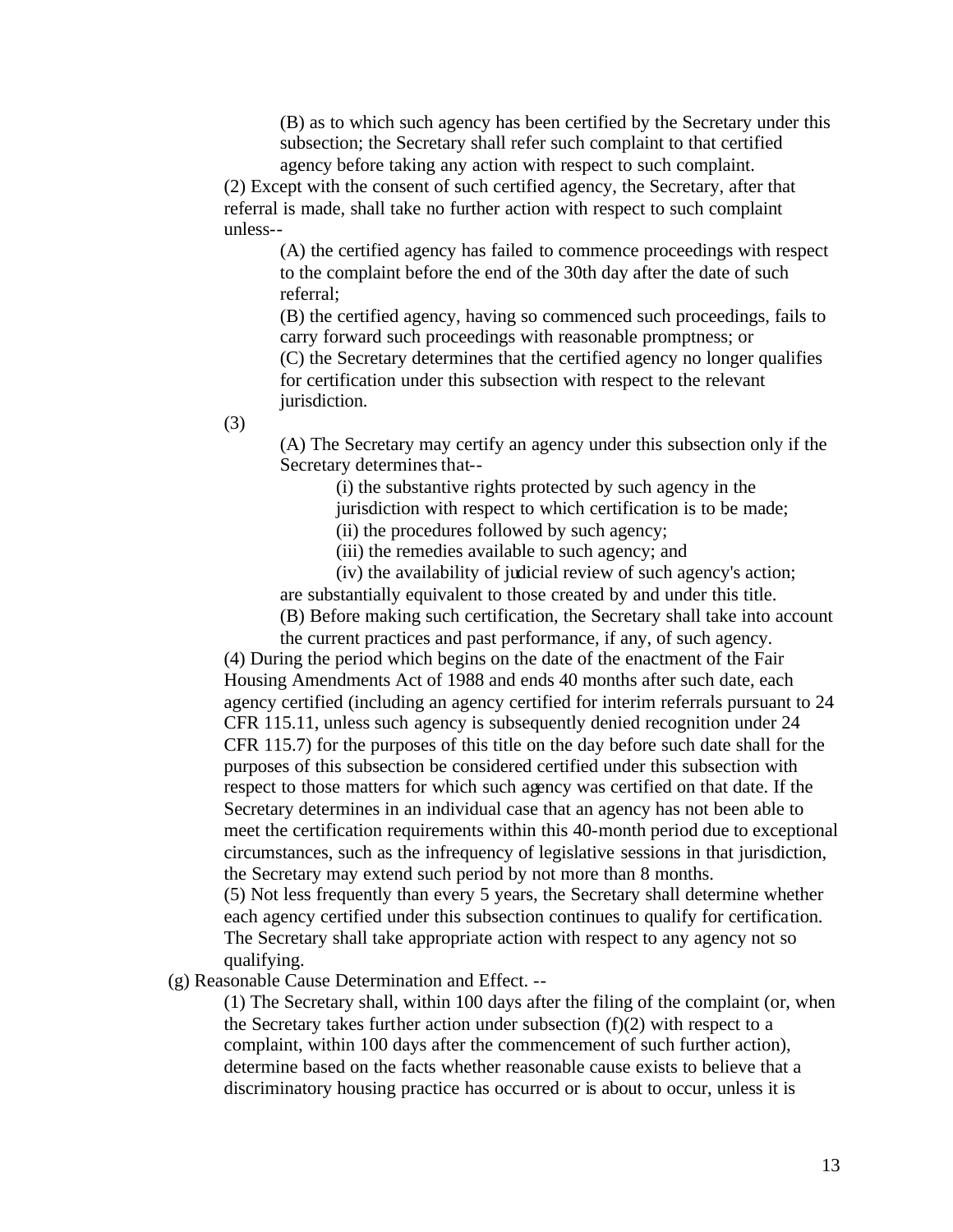impracticable to do so, or unless the Secretary has approved a conciliation agreement with respect to the complaint. If the Secretary is unable to make the determination within 100 days after the filing of the complaint (or, when the Secretary takes further action under subsection (f)(2) with respect to a complaint, within 100 days after the commencement of such further action), the Secretary shall notify the complainant and respondent in writing of the reasons for not doing so.

(2)

(A) If the Secretary determines that reasonable cause exists to believe that a discriminatory housing practice has occurred or is about to occur, the Secretary shall, except as provided in subparagraph (C), immediately issue a charge on behalf of the aggrieved person, for further proceedings under section 812.

(B) Such charge--

(i) shall consist of a short and plain statement of the facts upon which the Secretary has found reasonable cause to believe that a discriminatory housing practice has occurred or is about to occur;

(ii) shall be based on the final investigative report; and

(iii) need not be limited to the facts or grounds alleged in the complaint filed under section 810(a).

(C) If the Secretary determines that the matter involves the legality of any State or local zoning or other land use law or ordinance, the Secretary shall immediately refer the matter to the Attorney General for appropriate action under section 814, instead of issuing such charge.

(3) If the Secretary determines that no reasonable cause exists to believe that a discriminatory housing practice has occurred or is about to occur, the Secretary shall promptly dismiss the complaint. The Secretary shall make public disclosure of each such dismissal.

(4) The Secretary may not issue a charge under this section regarding an alleged discriminatory housing practice after the beginning of the trial of a civil action commenced by the aggrieved party under an Act of Congress or a State law, seeking relief with respect to that discriminatory housing practice.

(h) Service of Copies of Charge. -- After the Secretary issues a charge under this section, the Secretary shall cause a copy thereof, together with information as to how to make an election under section 812(a) and the effect of such an election, to be served--

(1) on each respondent named in such charge, together with a notice of

opportunity for a hearing at a time and place specified in the notice, unless that election is made; and

(2) on each aggrieved person on whose behalf the complaint was filed.

#### **Sec. 811. [42 U.S.C. 3611] Subpoenas; Giving of Evidence**

(a) In General. -- The Secretary may, in accordance with this subsection, issue subpoenas and order discovery in aid of investigations and hearings under this title. Such subpoenas and discovery may be ordered to the same extent and subject to the same limitations as would apply if the subpoenas or discovery were ordered or served in aid of a civil action in the United States district court for the district in which the investigation is taking place.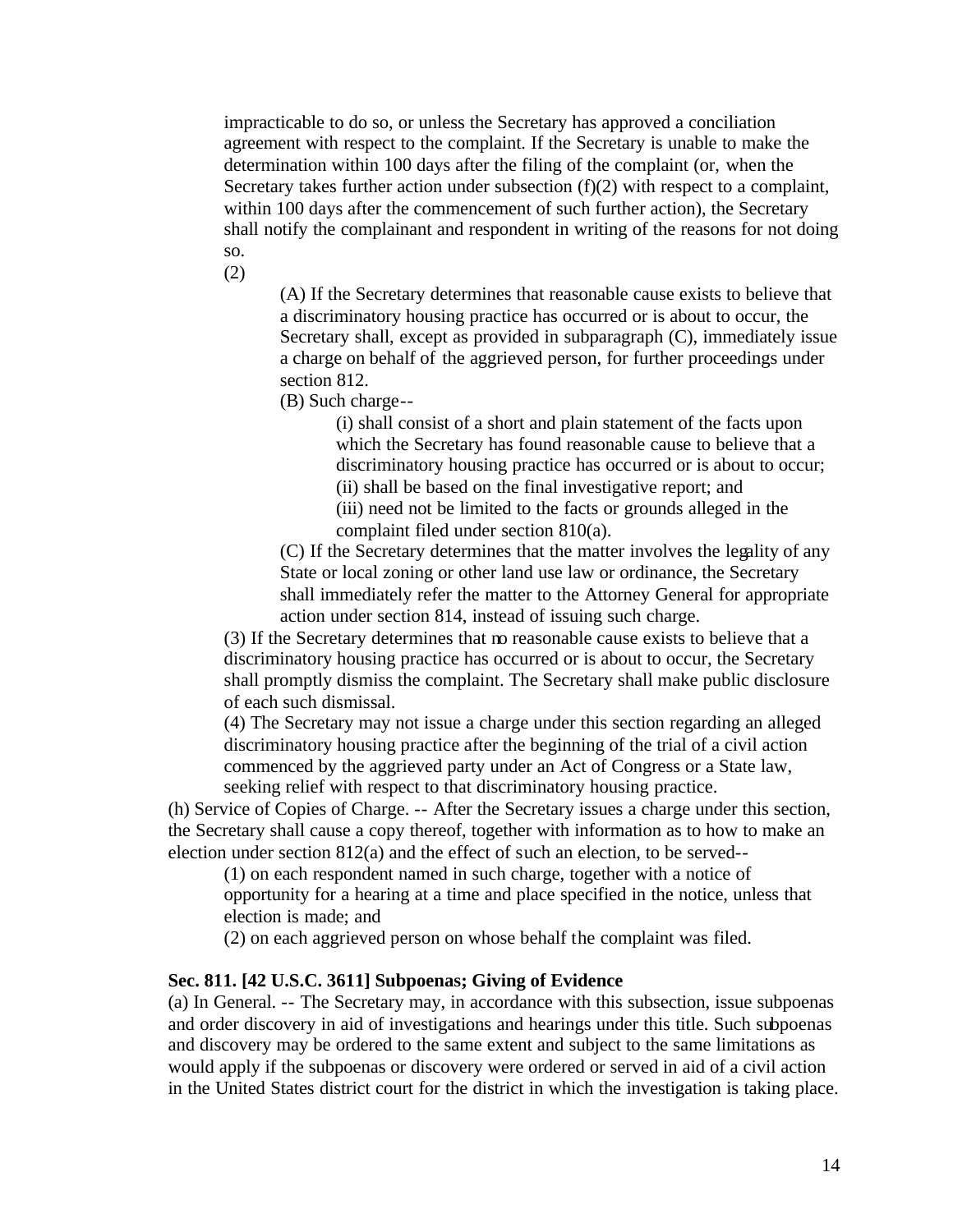(b) Witness Fees. -- Witnesses summoned by a subpoena under this title shall be entitled to same witness and mileage fees as witnesses in proceedings in United States district courts. Fees payable to a witness summoned by a subpoena issued at the request of a party shall be paid by that party or, where a party is unable to pay the fees, by the Secretary.

(c) Criminal Penalties. --

(1) Any person who willfully fails or neglects to attend and testify or to answer any lawful inquiry or to produce records, documents, or other evidence, if it is in such person's power to do so, in obedience to the subpoena or other lawful order under subsection (a), shall be fined not more than \$100,000 or imprisoned not more than one year, or both.

(2) Any person who, with intent thereby to mislead another person in any proceeding under this title--

> (A) makes or causes to be made any false entry or statement of fact in any report, account, record, or other document produced pursuant to subpoena or other lawful order under subsection (a);

> (B) willfully neglects or fails to make or to cause to be made full, true, and correct entries in such reports, accounts, records, or other documents; or (C) willfully mutilates, alters, or by any other means falsifies any documentary evidence;

shall be fined not more than \$100,000 or imprisoned not more than one year, or both.

### **Sec. 812. [42 U.S.C. 3612] Enforcement by Secretary**

(a) Election of Judicial Determination. -- When a charge is filed under section 810, a complainant, a respondent, or an aggrieved person on whose behalf the complaint was filed, may elect to have the claims asserted in that charge decided in a civil action under subsection (o) in lieu of a hearing under subsection (b). The election must be made not later than 20 days after the receipt by the electing person of service under section 810(h) or, in the case of the Secretary, not later than 20 days after such service. The person making such election shall give notice of doing so to the Secretary and to all other complainants and respondents to whom the charge relates.

(b) Administrative Law Judge Hearing in Absence of Election. -- If an election is not made under subsection (a) with respect to a charge filed under section 810, the Secretary shall provide an opportunity for a hearing on the record with respect to a charge issued under section 810. The Secretary shall delegate the conduct of a hearing under this section to an administrative law judge appointed under section 3105 of title 5, United States Code. The administrative law judge shall conduct the hearing at a place in the vicinity in which the discriminatory housing practice is alleged to have occurred or to be about to occur.

(c) Rights of Parties. -- At a hearing under this section, each party may appear in person, be represented by counsel, present evidence, cross-examine witnesses, and obtain the issuance of subpoenas under section 811. Any aggrieved person may intervene as a party in the proceeding. The Federal Rules of Evidence apply to the presentation of evidence in such hearing as they would in a civil action in a United States district court.

(d) Expedited Discovery and Hearing. --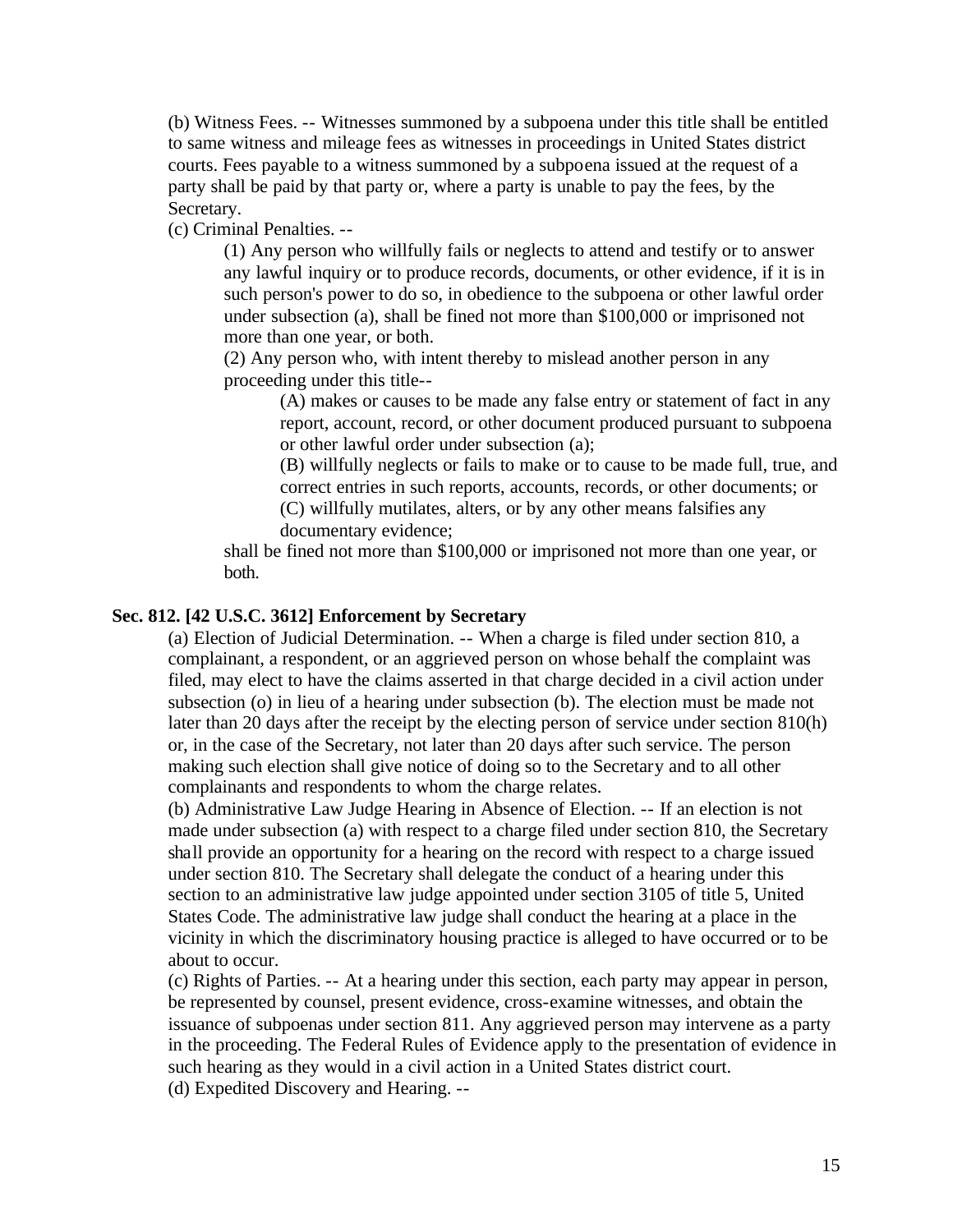(1) Discovery in administrative proceedings under this section shall be conducted as expeditiously and inexpensively as possible, consistent with the need of all parties to obtain relevant evidence.

(2) A hearing under this section shall be conducted as expeditiously and inexpensively as possible, consistent with the needs and rights of the parties to obtain a fair hearing and a complete record.

(3) The Secretary shall, not later than 180 days after the date of enactment of this subsection, issue rules to implement this subsection.

(e) Resolution of Charge. -- Any resolution of a charge before a final order under this section shall require the consent of the aggrieved person on whose behalf the charge is issued.

(f) Effect of Trial of Civil Action on Administrative Proceedings. -- An administrative law judge may not continue administrative proceedings under this section regarding any alleged discriminatory housing practice after the beginning of the trial of a civil action commenced by the aggrieved party under an Act of Congress or a State law, seeking relief with respect to that discriminatory housing practice.

(g) Hearings, Findings and Conclusions, and Order. -- (

(1) The administrative law judge shall commence the hearing under this section no later than 120 days following the issuance of the charge, unless it is impracticable to do so. If the administrative law judge is unable to commence the hearing within 120 days after the issuance of the charge, the administrative law judge shall notify the Secretary, the aggrieved person on whose behalf the charge was filed, and the respondent, in writing of the reasons for not doing so. (2) The administrative law judge shall make findings of fact and conclusions of law within 60 days after the end of the hearing under this section, unless it is impracticable to do so. If the administrative law judge is unable to make findings of fact and conclusions of law within such period, or any succeeding 60-day period thereafter, the administrative law judge shall notify the Secretary, the aggrieved person on whose behalf the charge was filed, and the respondent, in writing of the reasons for not doing so.

(3) If the administrative law judge finds that a respondent has engaged or is about to engage in a discriminatory housing practice, such administrative law judge shall promptly issue an order for such relief as may be appropriate, which may include actual damages suffered by the aggrieved person and injunctive or other equitable relief. Such order may, to vindicate the public interest, assess a civil penalty against the respondent--

(A) in an amount not exceeding \$11,000 if the respondent has not been adjudged to have committed any prior discriminatory housing practice; (B) in an amount not exceeding \$27,500 if the respondent has been adjudged to have committed one other discriminatory housing practice during the 5-year period ending on the date of the filing of this charge; and (C) in an amount not exceeding \$55,000 if the respondent has been adjudged to have committed 2 or more discriminatory housing practices during the 7-year period ending on the date of the filing of this charge;

except that if the acts constituting the discriminatory housing practice that is the object of the charge are committed by the same natural person who has been previously adjudged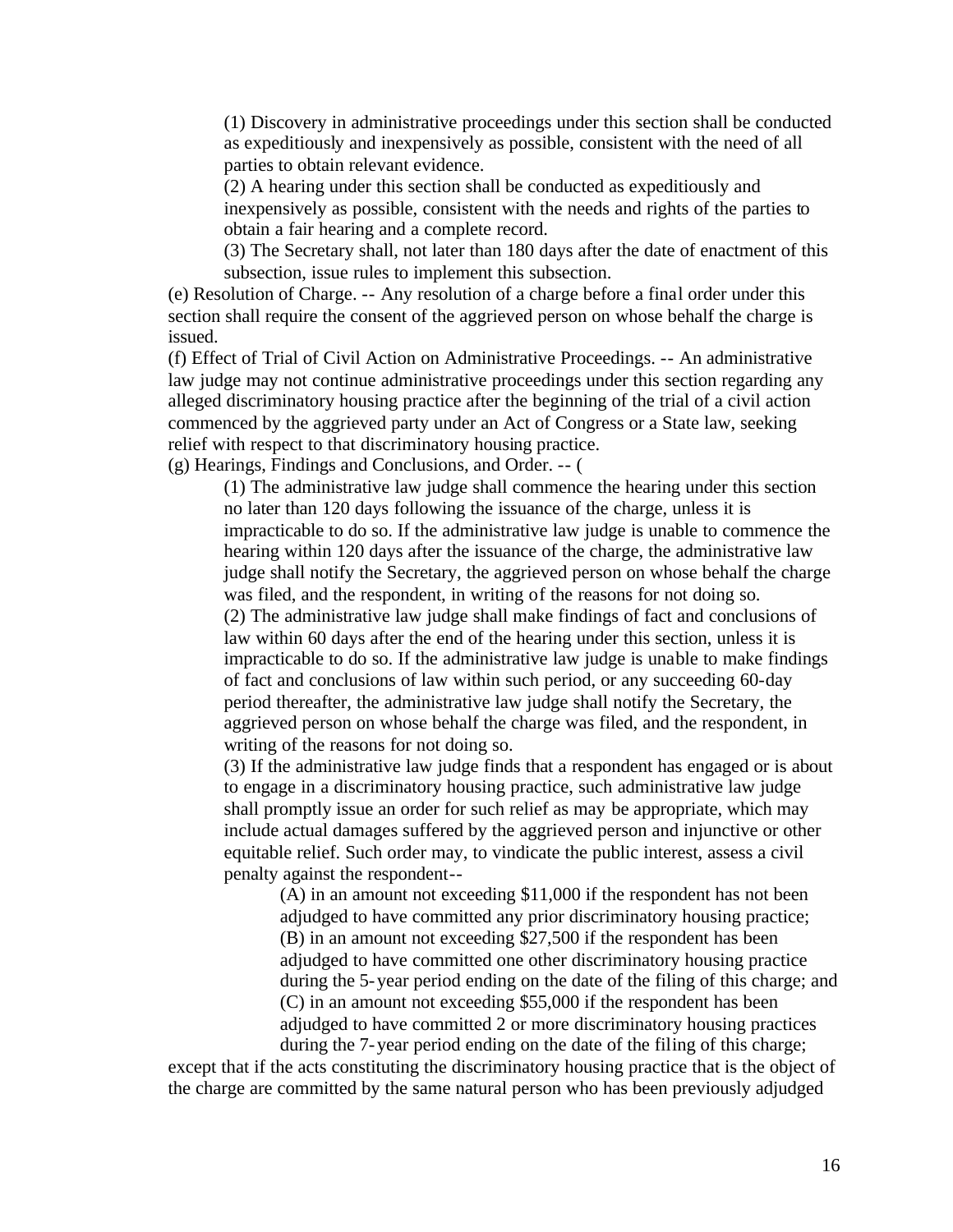to have committed acts constituting a discriminatory housing practice, then the civil penalties set forth in subparagraphs (B) and (C) may be imposed without regard to the period of time within which any subsequent discriminatory housing practice occurred.

(4) No such order shall affect any contract, sale, encumbrance, or lease consummated before the issuance of such order and involving a bona fide purchaser, encumbrancer, or tenant without actual notice of the charge filed under this title.

(5) In the case of an order with respect to a discriminatory housing practice that occurred in the course of a business subject to a licensing or regulation by a governmental agency, the Secretary shall, not later than 30 days after the date of the issuance of such order (or, if such order is judicially reviewed, 30 days after such order is in substance affirmed upon such review)--

(A) send copies of the findings of fact, conclusions of law, and the order, to that governmental agency; and

(B) recommend to that governmental agency appropriate disciplinary action (including, where appropriate, the suspension or revocation of the license of the respondent).

(6) In the case of an order against a respondent against whom another order was issued within the preceding 5 years under this section, the Secretary shall send a copy of each such order to the Attorney General.

(7) If the administrative law judge finds that the respondent has not engaged or is not about to engage in a discriminatory housing practice, as the case may be, such administrative law judge shall enter an order dismissing the charge. The Secretary shall make public disclosure of each such dismissal.

(h) Review by Secretary; Service of Final Order. --

(1) The Secretary may review any finding, conclusion, or order issued under subsection (g). Such review shall be completed not later than 30 days after the finding, conclusion, or order is so issued; otherwise the finding, conclusion, or order becomes final.

(2) The Secretary shall cause the findings of fact and conclusions of law made with respect to any final order for relief under this section, together with a copy of such order, to be served on each aggrieved person and each respondent in the proceeding.

(i) Judicial Review. --

(1) Any party aggrieved by a final order for relief under this section granting or denying in whole or in part the relief sought may obtain a review of such order under chapter 158 of title 28, United States Code.

(2) Notwithstanding such chapter, venue of the proceeding shall be in the judicial circuit in which the discriminatory housing practice is alleged to have occurred, and filing of the petition for review shall be not later than 30 days after the order is entered.

(j) Court Enforcement of Administrative Order Upon Petition by Secretary. --

(1) The Secretary may petition any United States court of appeals for the circuit in which the discriminatory housing practice is alleged to have occurred or in which any respondent resides or transacts business for the enforcement of the order of the administrative law judge and for appropriate temporary relief or restraining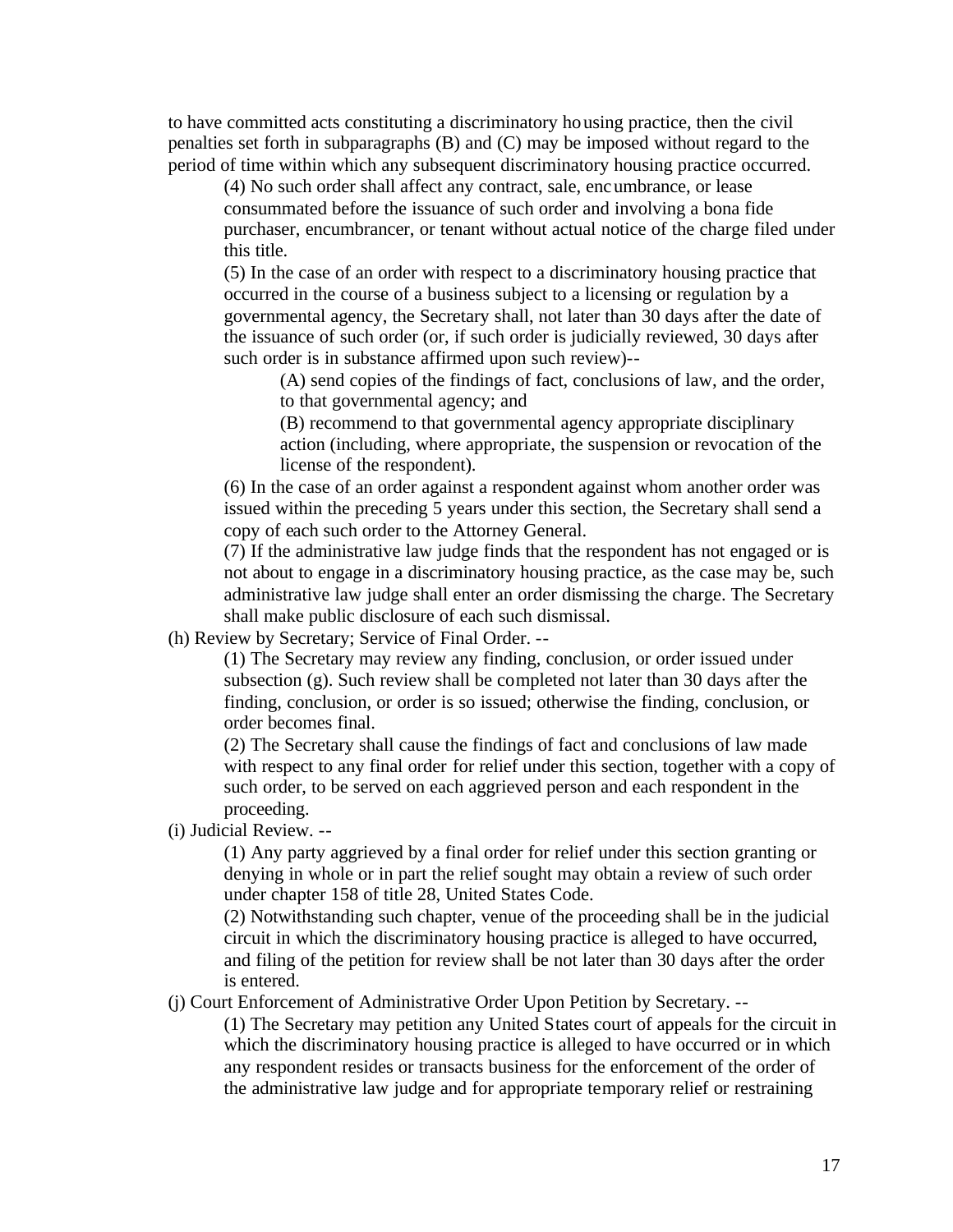order, by filing in such court a written petition praying that such order be enforced and for appropriate temporary relief or restraining order.

(2) The Secretary shall file in court with the petition the record in the proceeding. A copy of such petition shall be forthwith transmitted by the clerk of the court to

the parties to the proceeding before the administrative law judge.

(k) Relief Which May Be Granted. --

(1) Upon the filing of a petition under subsection (i) or (j), the court may--

(A) grant to the petitioner, or any other party, such temporary relief,

restraining order, or other order as the court deems just and proper;

(B) affirm, modify, or set aside, in whole or in part, the order, or remand the order for further proceedings; and

(C) enforce such order to the extent that such order is affirmed or modified.

(2) Any party to the proceeding before the administrative law judge may intervene in the court of appeals.

(3) No objection not made before the administrative law judge shall be considered by the court, unless the failure or neglect to urge such objection is excused because of extraordinary circumstances.

(l) Enforcement Decree in Absence of Petition for Review. -- If no petition for review is filed under subsection (i) before the expiration of 45 days after the date the administrative law judge's order is entered, the administrative law judge's findings of fact and order shall be conclusive in connection with any petition for enforcement--

(1) which is filed by the Secretary under subsection (j) after the end of such day;

or

(2) under subsection (m).

(m) Court Enforcement of Administrative Order Upon Petition of Any Person Entitled to Relief. -- If before the expiration of 60 days after the date the administrative law judge's order is entered, no petition for review has been filed under subsection (i), and the Secretary has not sought enforcement of the order under subsection (j), any person entitled to relief under the order may petition for a decree enforcing the order in the United States court of appeals for the circuit in which the discriminatory housing practice is alleged to have occurred.

(n) Entry of Decree. -- The clerk of the court of appeals in which a petition for enforcement is filed under subsection (1) or (m) shall forthwith enter a decree enforcing the order and shall transmit a copy of such decree to the Secretary, the respondent named in the petition, and to any other parties to the proceeding before the administrative law judge.

(o) Civil Action for Enforcement When Election Is Made for Such Civil Action. --

(1) If an election is made under subsection (a), the Secretary shall authorize, and not later than 30 days after the election is made the Attorney General shall commence and maintain, a civil action on behalf of the aggrieved person in a United States district court seeking relief under this subsection. Venue for such civil action shall be determined under chapter 87 of title 28, United States Code. (2) Any aggrieved person with respect to the issues to be determined in a civil action under this subsection may intervene as of right in that civil action.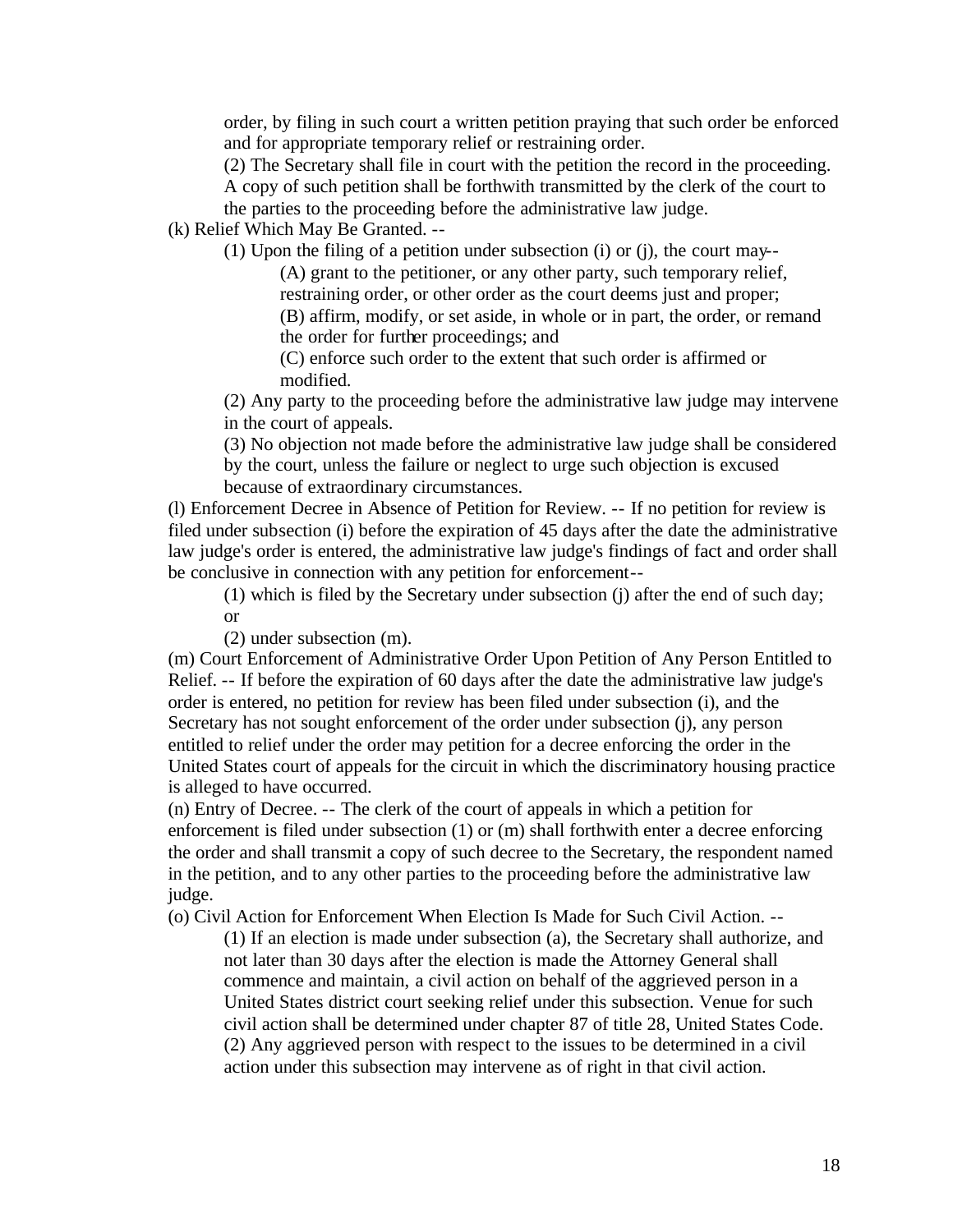(3) In a civil action under this subsection, if the court finds that a discriminatory housing practice has occurred or is about to occur, the court may grant as relief any relief which a court could grant with respect to such discriminatory housing practice in a civil action under section 813. Any relief so granted that would accrue to an aggrieved person in a civil action commenced by that aggrieved person under section 813 shall also accrue to that aggrieved person in a civil action under this subsection. If monetary relief is sought for the benefit of an aggrieved person who does not intervene in the civil action, the court shall not award such relief if that aggrieved person has not complied with discovery orders entered by the court.

(p) Attorney's Fees. -- In any administrative proceeding brought under this section, or any court proceeding arising therefrom, or any civil action under section 812, the administrative law judge or the court, as the case may be, in its discretion, may allow the prevailing party, other than the United States, a reasonable attorney's fee and costs. The United States shall be liable for such fees and costs to the extent provided by section 504 of title 5, United States Code, or by section 2412 of title 28, United States Code.

### **Sec. 813. [42 U.S.C. 3613] Enforcement by Private Persons**

(a) Civil Action. --

(1)

(A) An aggrieved person may commence a civil action in an appropriate United States district court or State court not later than 2 years after the occurrence or the termination of an alleged discriminatory housing practice, or the breach of a conciliation agreement entered into under this title, whichever occurs last, to obtain appropriate relief with respect to such discriminatory housing practice or breach.

(B) The computation of such 2-year period shall not include any time during which an administrative proceeding under this title was pending with respect to a complaint or charge under this title based upon such discriminatory housing practice. This subparagraph does not apply to actions arising from a breach of a conciliation agreement.

(2) An aggrieved person may commence a civil action under this subsection whether or not a complaint has been filed under section 810(a) and without regard to the status of any such complaint, but if the Secretary or a State or local agency has obtained a conciliation agreement with the consent of an aggrieved person, no action may be filed under this subsection by such aggrieved person with respect to the alleged discriminatory housing practice which forms the basis for such complaint except for the purpose of enforcing the terms of such an agreement. (3) An aggrieved person may not commence a civil action under this subsection with respect to an alleged discriminatory housing practice which forms the basis of a charge issued by the Secretary if an administrative law judge has commenced a hearing on the record under this title with respect to such charge.

(b) Appointment of Attorney by Court. -- Upon application by a person alleging a discriminatory housing practice or a person against whom such a practice is alleged, the court may--

(1) appoint an attorney for such person; or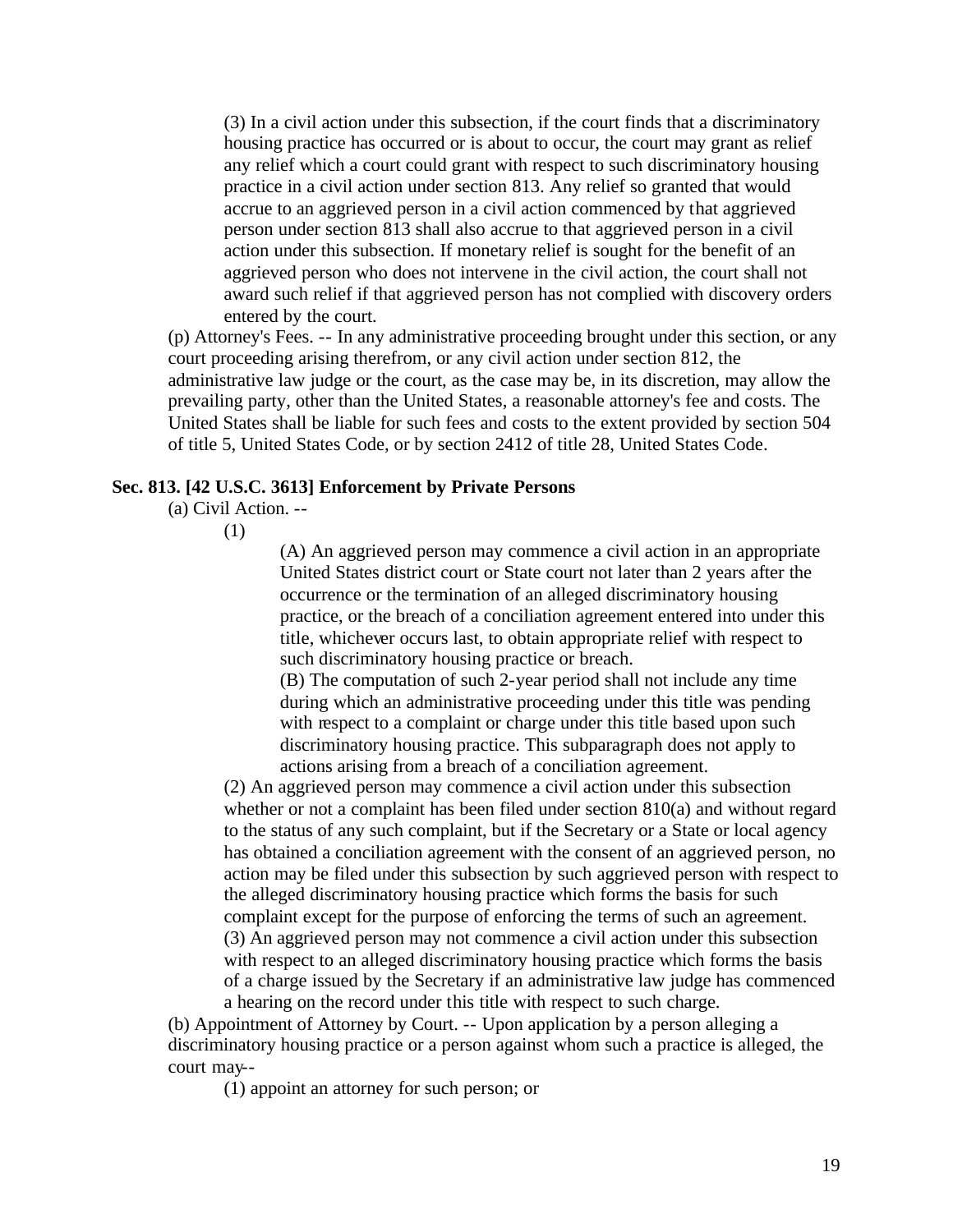(2) authorize the commencement or continuation of a civil action under subsection (a) without the payment of fees, costs, or security, if in the opinion of the court such person is financially unable to bear the costs of such action. (c) Relief Which May Be Granted. --

(1) In a civil action under subsection (a), if the court finds that a discriminatory housing practice has occurred or is about to occur, the court may award to the plaintiff actual and punitive damages, and subject to subsection (d), may grant as relief, as the court deems appropriate, any permanent or temporary injunction, temporary restraining order, or other order (including an order enjoining the defendant from engaging in such practice or ordering such affirmative action as may be appropriate).

(2) In a civil action under subsection (a), the court, in its discretion, may allow the prevailing party, other than the United States, a reasonable attorney's fee and costs. The United States shall be liable for such fees and costs to the same extent as a private person.

(d) Effect on Certain Sales, Encumbrances, and Rentals. -- Relief granted under this section shall not affect any contract, sale, encumbrance, or lease consummated before the granting of such relief and involving a bona fide purchaser, encumbrancer, or tenant, without actual notice of the filing of a complaint with the Secretary or civil action under this title.

(e) Intervention by Attorney General. -- Upon timely application, the Attorney General may intervene in such civil action, if the Attorney General certifies that the case is of general public importance. Upon such intervention the Attorney General may obtain such relief as would be available to the Attorney General under section 814(e) in a civil action to which such section applies.

### **Sec. 814. [42 U.S.C. 3614] Enforcement by the Attorney General**

(a) Pattern or Practice Cases. -- Whenever the Attorney General has reasonable cause to believe that any person or group of persons is engaged in a pattern or practice of resistance to the full enjoyment of any of the rights granted by this title, or that any group of persons has been denied any of the rights granted by this title and such denial raises an issue of general public importance, the Attorney General may commence a civil action in any appropriate United States district court.

(b) On Referral of Discriminatory Housing Practice or Conciliation Agreement for Enforcement. --

(1)

(A) The Attorney General may commence a civil action in any appropriate United States district court for appropriate relief with respect to a discriminatory housing practice referred to the Attorney General by the Secretary under section 810(g).

(B) A civil action under this paragraph may be commenced not later than the expiration of 18 months after the date of the occurrence or the termination of the alleged discriminatory housing practice.

(2)

(A) The Attorney General may commence a civil action in any appropriate United States district court for appropriate relief with respect to breach of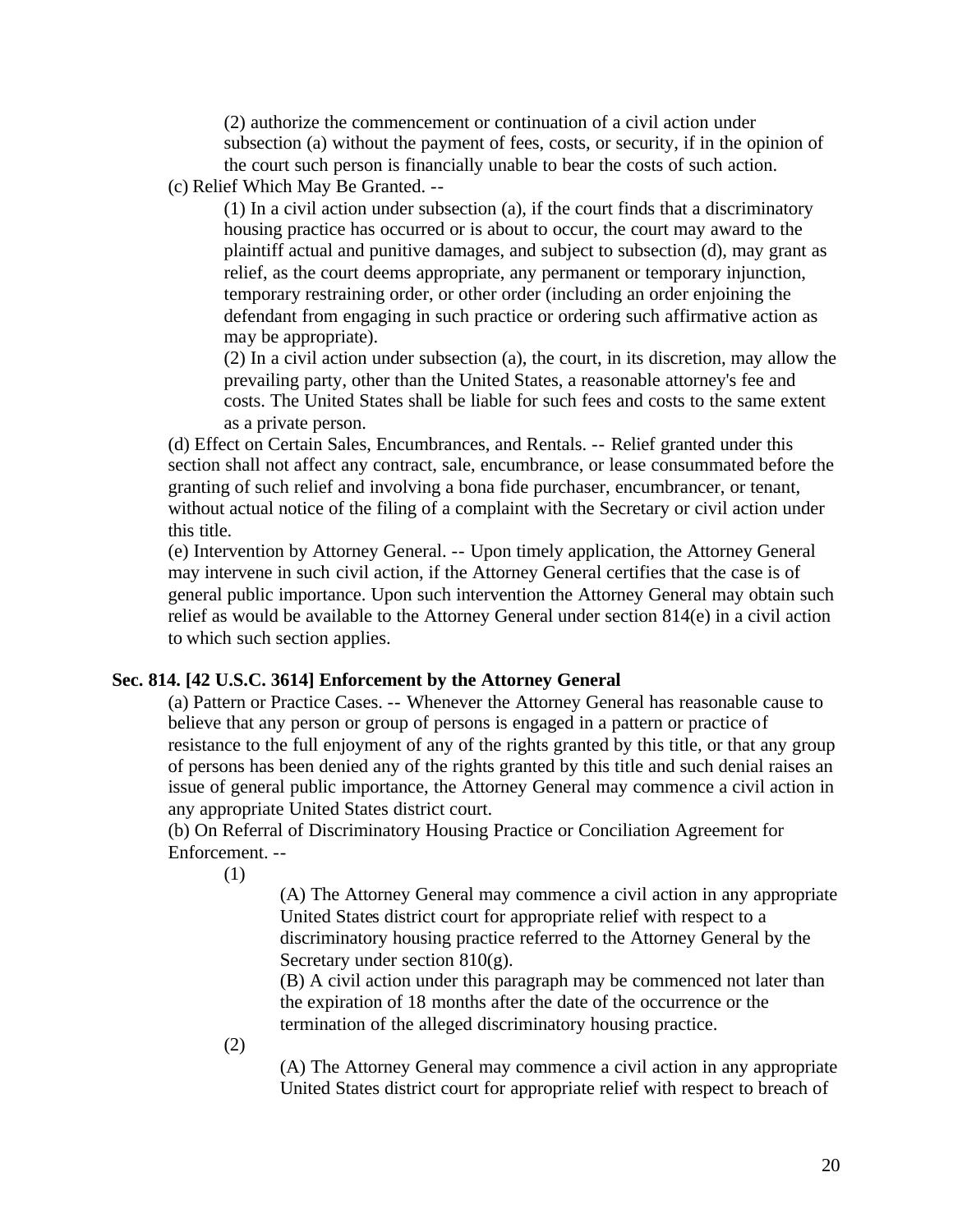a conciliation agreement referred to the Attorney General by the Secretary under section 810(c).

(B) A civil action may be commenced under this paragraph not later than the expiration of 90 days after the referral of the alleged breach under section 810(c).

(c) Enforcement of Subpoenas. -- The Attorney General, on behalf of the Secretary, or other party at whose request a subpoena is issued, under this title, may enforce such subpoena in appropriate proceedings in the United States district court for the district in which the person to whom the subpoena was addressed resides, was served, or transacts business.

(d) Relief Which May Be Granted in Civil Actions Under Subsections (a) and (b). --

(1) In a civil action under subsection (a) or (b), the court--

(A) may award such preventive relief, including a permanent or temporary injunction, restraining order, or other order against the person responsible for a violation of this title as is necessary to assure the full enjoyment of the rights granted by this title;

(B) may award such other relief as the court deems appropriate, including monetary damages to persons aggrieved; and

(C) may, to vindicate the public interest, assess a civil penalty against the respondent--

(i) in an amount not exceeding \$55,000, for a first violation; and

(ii) in an amount not exceeding \$110,000, for any subsequent violation.

(2) In a civil action under this section, the court, in its discretion, may allow the prevailing party, other than the United States, a reasonable attorney's fee and costs. The United States shall be liable for such fees and costs to the extent provided by section 2412 of title 28, United States Code.

(e) Intervention in Civil Actions. -- Upon timely application, any person may intervene in a civil action commenced by the Attorney General under subsection (a) or (b) which involves an alleged discriminatory housing practice with respect to which such person is an aggrieved person or a conciliation agreement to which such person is a party. The court may grant such appropriate relief to any such intervening party as is authorized to be granted to a plaintiff in a civil action under section 813.

#### **Sec. 814a. Incentives for Self-Testing and Self-Correction**

(a) Privileged Information. --

(1) Conditions For Privilege. -- A report or result of a self-test (as that term is defined by regulation of the Secretary) shall be considered to be privileged under paragraph (2) if any person-

(A) conducts, or authorizes an independent third party to conduct, a selftest of any aspect of a residential real estate related lending transaction of that person, or any part of that transaction, in order to determine the level or effectiveness of compliance with this title by that person; and (B) has identified any possible violation of this title by that person and has taken, or is taking, appropriate corrective action to address any such possible violation.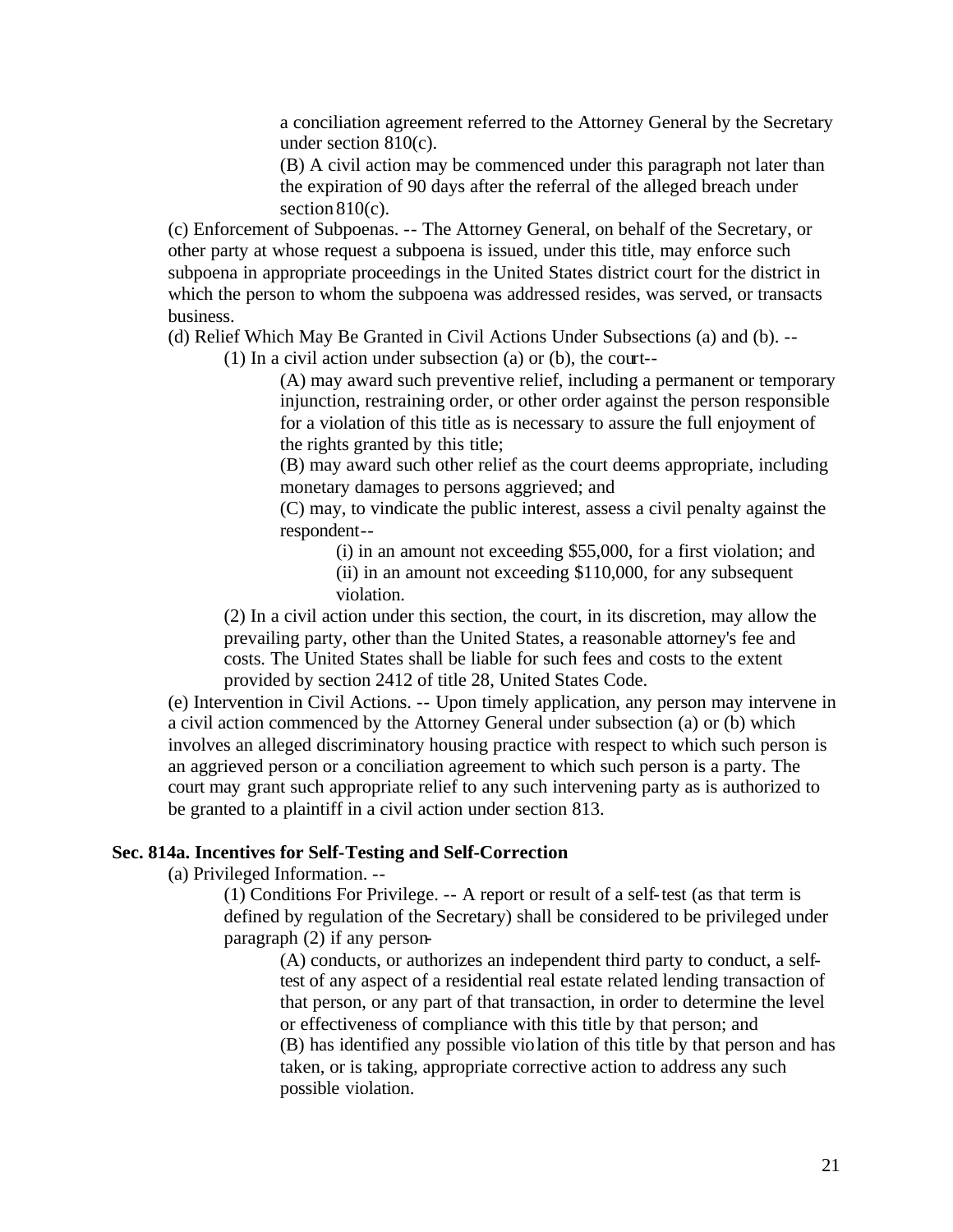(2) Privileged Self-Test. -- If a person meets the conditions specified in subparagraphs (A) and (B) of paragraph (1) with respect to a self-test described in that paragraph, any report or results of that self-test-

(A) shall be privileged; and

(B) may not be obtained or used by any applicant, department, or agency in any --

> (i) proceeding or civil action in which one or more violations of this title are alleged; or

> (ii) examination or investigation relating to compliance with this title.

(b) Results of Self-Testing. --

(1) In General. -- No provision of this section may be construed to prevent an aggrieved person, complainant, department, or agency from obtaining or using a report or results of any self-test in any proceeding or civil action in which a violation of this title is alleged, or in any examination or investigation of compliance with this title if --

(A) the person to whom the self-test relates or any person with lawful access to the report or the results --

> (i) voluntarily releases or discloses all, or any part of, the report or results to the aggrieved person, complainant, department, or agency, or to the general public; or

(ii) refers to or describes the report or results as a defense to charges of violations of this title against the person to whom the self-test relates; or

(B) the report or results are sought in conjunction with an adjudication or admission of a violation of this title for the sole purpose of determining an appropriate penalty or remedy.

(2) Disclosure for Determination of Penalty or Remedy. -- Any report or results of a self-test that are disclosed for the purpose specified in paragraph (1)(B) --

(A) shall be used only for the particular proceeding in which the

adjudication or admission referred to in paragraph (1)(B) is made; and (B) may not be used in any other action or proceeding.

(c) Adjudication. -- An aggrieved person, complainant, department, or agency that challenges a privilege asserted under this section may seek a determination of the existence and application of that privilege in --

(1) a court of competent jurisdiction; or

(2) an administrative law proceeding with appropriate jurisdiction.

(2) Regulations. --

(A) In General. -- Not later than 6 months after the date of enactment of this Act, in consultation with the Board and after providing notice and an opportunity for public comment, the Secretary of Housing and Urban Development shall prescribe final regulations to implement section 814A of the Fair Housing Act, as added by this section. (B) Self-Test. --

(i) Definition. -- The regulations prescribed by the Secretary under subparagraph (A) shall include a definition of the term "self-test"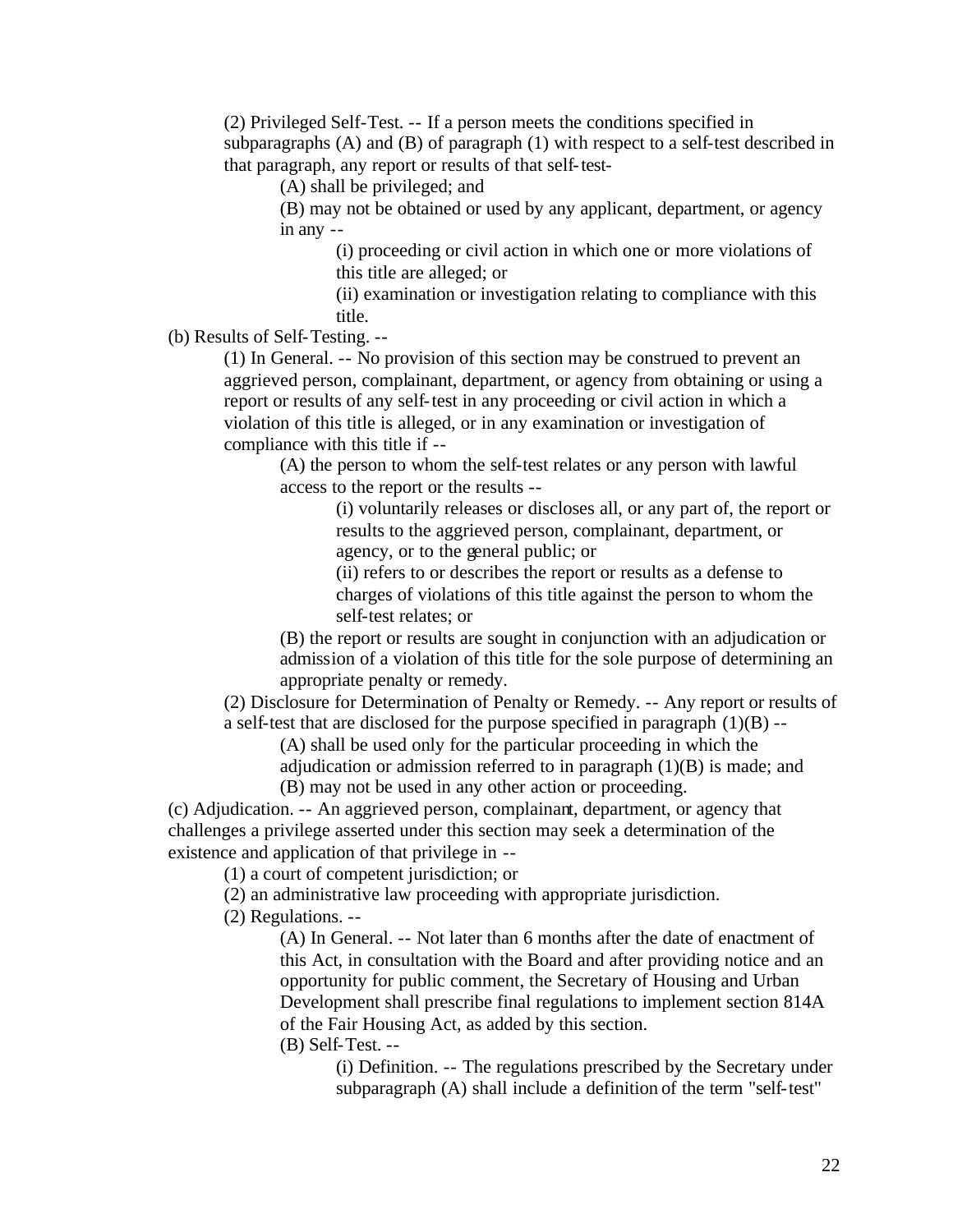for purposes of section 814A of the Fair Housing Act, as added by this section.

(ii) Requirement for Self-Test. -- The regulations prescribed by the Secretary under subparagraph (A) shall specify that a self-test shall be sufficiently extensive to constitute a determination of the level and effectiveness of the compliance by a person engaged in residential real estate related lending activities with the Fair Housing Act.

(iii) Substantial Similarity to Certain Equal Credit Opportunity Act Regulations. -- The regulations prescribed under subparagraph (A) shall be substantially similar to the regulations prescribed by the Board to carry out section 704A of the Equal Credit Opportunity Act, as added by this section.

(C) Applicability. --

(1) In General. -- Except as provided in paragraph (2), the privilege provided for in section 704a of the Equal Credit Opportunity Act or section 814a of the Fair Housing Act (as those sections are added by this section) shall apply to a self-test (as that term is defined pursuant to the regulations prescribed under subsection  $(a)(2)$  or  $(b)(2)$  of this section, as appropriate) conducted before, on, or after the effective date of the regulations prescribed under subsection (a) $(2)$  or (b) $(2)$ , as appropriate.

(2) Exception. -- The privilege referred to in paragraph (1) does not apply to such a self-test conducted before the effective date of the regulations prescribed under subsection (a) or (b), as appropriate, if --

> (A) before that effective date, a complaint against the creditor or person engaged in residential real estate related lending activities (as the case may be) was --

(i) formally filed in any court of competent jurisdiction; or

(ii) the subject of an ongoing administrative law proceeding;

(B) in the case of section 704a of the Equal Credit Opportunity Act, the creditor has waived the privilege pursuant to subsection  $(b)(1)(A)(i)$  of that section; or (C) in the case of section 814a of the Fair Housing Act, the person engaged in residential real estate related lending activities has waived the privilege pursuant to subsection  $(b)(1)(A)(i)$  of that section.

### **Sec. 815. [42 U.S.C. 3614a] Rules to Implement Title**

The Secretary may make rules (including rules for the collection, maintenance, and analysis of appropriate data) to carry out this title. The Secretary shall give public notice and opportunity for comment with respect to all rules made under this section.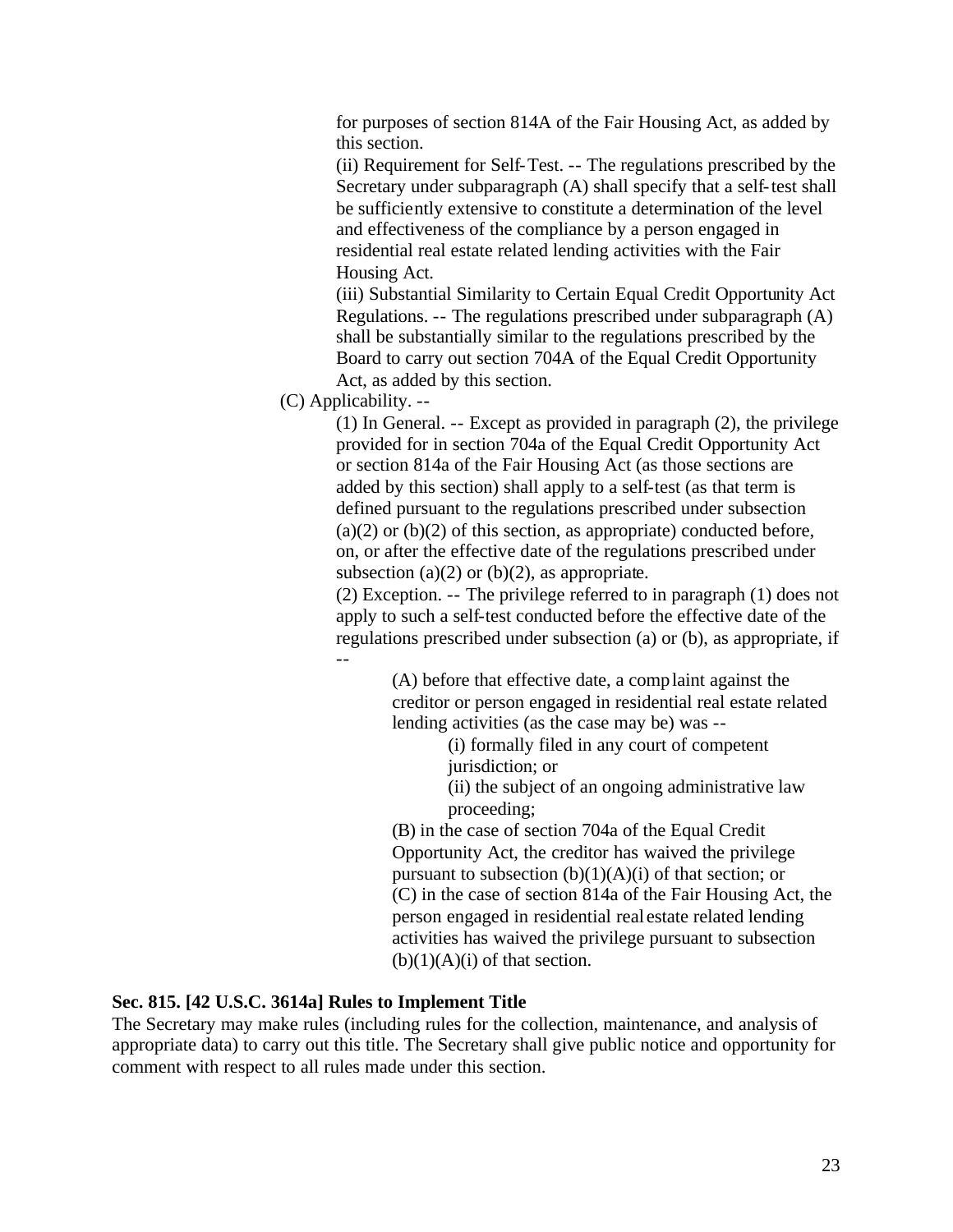## **Sec. 816. [42 U.S.C. 3615] Effect on State laws**

Nothing in this subchapter shall be constructed to invalidate or limit any law of a State or political subdivision of a State, or of any other jurisdiction in which this subchapter shall be effective, that grants, guarantees, or protects the same rights as are granted by this subchapter; but any law of a State, a political subdivision, or other such jurisdiction that purports to require or permit any action that would be a discriminatory housing practice under this subchapter shall to that extent be invalid.

# **Sec. 817. [42 U.S.C. 3616] Cooperation with State and local agencies administering fair housing laws; utilization of services and personnel; reimbursement; written agreements; publication in**

## **Federal Register**

The Secretary may cooperate with State and local agencies charged with the administration of State and local fair housing laws and, with the consent of such agencies, utilize the services of such agencies and their employees and, notwithstanding any other provision of law, may reimburse such agencies and their employees for services rendered to assist him in carrying out this subchapter. In furtherance of such cooperative efforts, the Secretary may enter into written agreements with such State or local agencies. All agreements and terminations thereof shall be published in the Federal Register.

# **Sec. 818. [42 U.S.C. 3617] Interference, coercion, or intimidation; enforcement by civil action**

It shall be unlawful to coerce, intimidate, threaten, or interfere with any person in the exercise or enjoyment of, or on account of his having exercised or enjoyed, or on account of his having aided or encouraged any other person in the exercise or enjoyment of, any right granted or protected by section 803, 804, 805, or 806 of this title.

# **Sec. 819. [42 U.S.C. 3618] Authorization of appropriations**

There are hereby authorized to be appropriated such sums as are necessary to carry out the purposes of this subchapter.

# **Sec. 820. [42 U.S.C. 3619] Separability of provisions**

If any provision of this subchapter or the application thereof to any person or circumstances is held invalid, the remainder of the subchapter and the application of the provision to other persons not similarly situated or to other circumstances shall not be affected thereby.

# **(Sec. 12 of 1988 Act). [42 U.S.C. 3601 note] Disclaimer of Preemptive Effect on Other Acts**

Nothing in the Fair Housing Act as amended by this Act limits any right, procedure, or remedy available under the Constitution or any other Act of the Congress not so amended.

# **(Sec. 13 of 1988 Act). [42 U.S.C. 3601 note] Effective Date and Initial Rulemaking**

(a) Effective Date. -- This Act and the amendments made by this Act shall take effect on the 180th day beginning after the date of the enactment of this Act.

(b) Initial Rulemaking. -- In consultation with othe r appropriate Federal agencies, the Secretary shall, not later than the 180th day after the date of the enactment of this Act,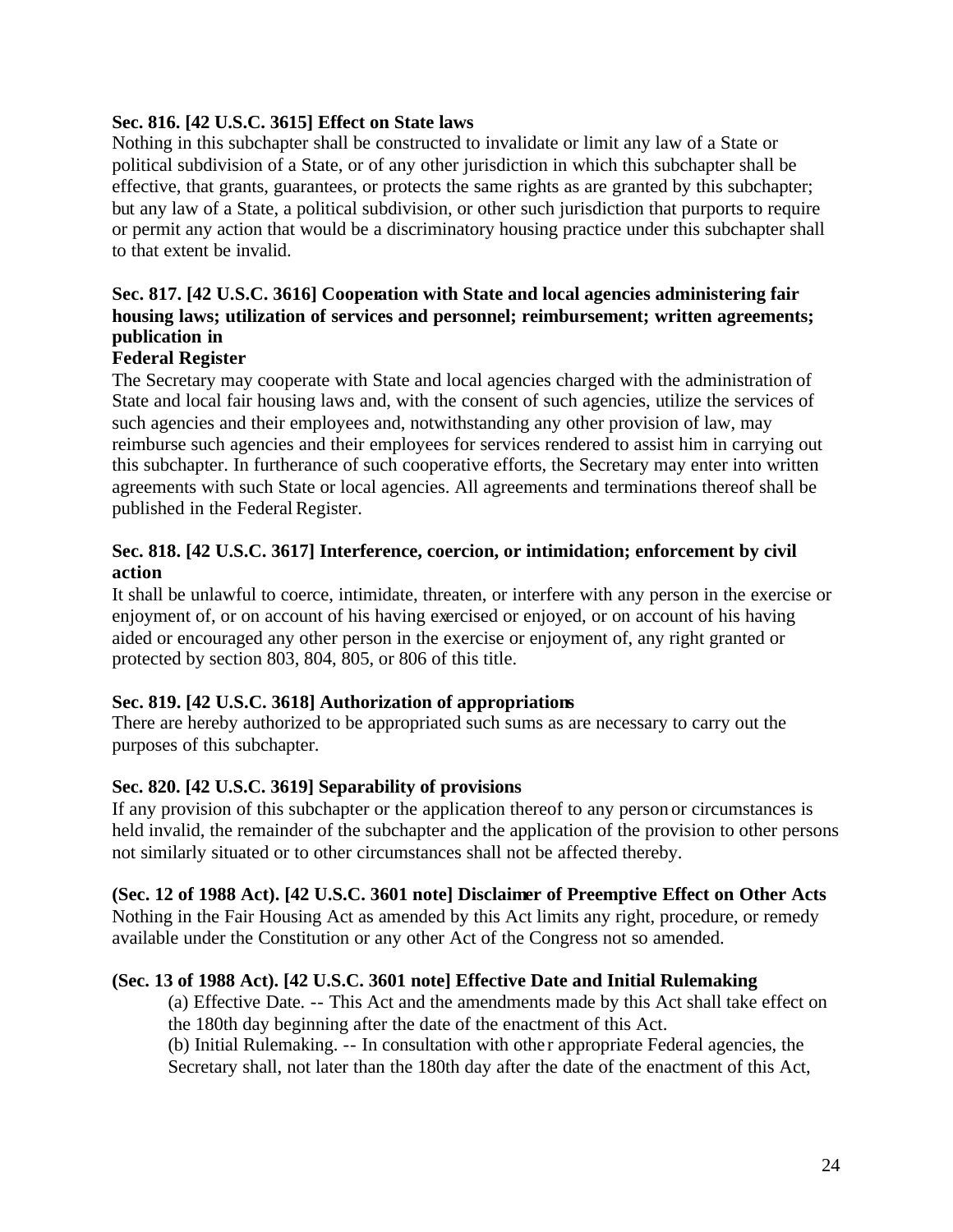issue rules to implement title VIII as amended by this Act. The Secretary shall give public notice and opportunity for comment with respect to such rules.

## **(Sec. 14 of 1988 Act). [42 U.S.C. 3601 note] Separability of Provisions**

If any provision of this Act or the application thereof to any person or circumstances is held invalid, the remainder of the Act and the application of the provision to other persons not similarly situated or to other circumstances shall not be affected thereby.

# **Section 901. (Title IX As Amended) [42 U.S.C. 3631] Violations; bodily injury; death; penalties**

Whoever, whether or not acting under color of law, by force or threat of force willfully injures, intimidates or interferes with, or attempts to injure, intimidate or interfere with--

(a) any person because of his race, color, religion, sex, handicap (as such term is defined in section 802 of this Act), familial status (as such term is defined in section 802 of this Act), or national origin and because he is or has been selling, purchasing, renting, financing occupying, or contracting or negotiating for the sale, purchase, rental, financing or occupation of any dwelling, or applying for or participating in any service, organization, or facility relating to the business of selling or renting dwellings; or (b) any person because he is or has been, or in order to intimidate such person or any other person or any class of persons from--

(1) participating, without discrimination on account of race, color, religion, sex, handicap (as such term is defined in section 802 of this Act), familial status (as such term is defined in section 802 of this Act), or national origin, in any of the activities, services, organizations or facilities described in subsection(a) of this section; or

(2) affording another person or class of persons opportunity or protection so to participate; or

(c) any citizen because he is or has been, or in order to discourage such citizen or any other citizen from lawfully aiding or encouraging other persons to participate, without discrimination on account of race, color, religion, sex, handicap (as such term is defined in section 802 of this Act), familial status (as such term is defined in section 802 of this Act), or national origin, in any of the activities, services, organizations or facilities described in subsection (a) of this section, or participating lawfully in speech or peaceful assembly opposing any denial of the opportunity to so participate--

shall be fined not more than \$1,000, or imprisoned not more than one year, or both; and if bodily injury results shall be fined not more than \$10,000, or imprisoned not more than ten years, or both; and if death results shall be subject to imprisonment for any term of years or for life.

# TITLE 28, UNITED STATES CODE, AS AMENDED

Section 2341. Definitions

As used in this chapter --

(1) "clerk" means the clerk of the court in which the petition for the review of an order, reviewable under this chapter, is filed;

(2) "petitioner" means the party or parties by whom a petition to review an order, reviewable under this chapter, is filed; and